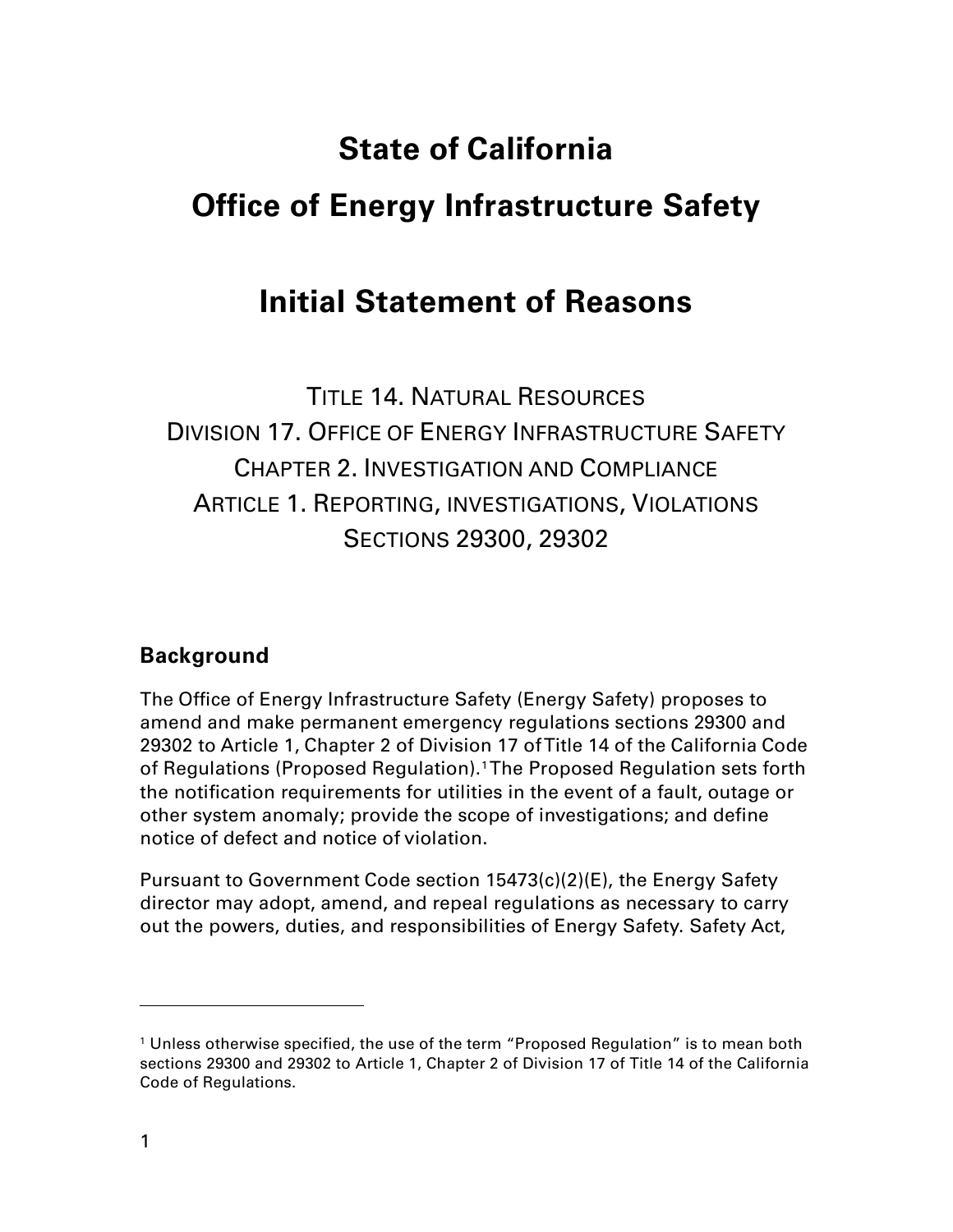section 326 of, and sections 8385 to 8389, inclusive, of, the Public Utilities Code, or other statutes pertaining to Energy Safety.

Under Government Code section 15475, Energy Safety may require information and data, including monitoring, verification of every regulated entity (an entity that is regulated by Energy Safety)<sup>[2](#page-1-0)</sup> and any business that is a subsidiary or affiliate of a regulated entity with respect to or that may influence any matter concerning wildfire safety.

Under Government Code section 15473(c)(2)(D), Energy Safety can conduct investigations in any part of the state, compel information, and hold hearings, public meetings, or workshops as necessary to carry out the powers, duties, and responsibilities of the office, consistent with the exercise of its authority pursuant to the California Energy Infrastructure Pursuant to Government Code section 15475.1, Energy Safety may determine that a regulated entity is not in compliance with any matter under its authority, and investigate as to whether the regulated entity is noncompliant with its duties and responsibilities or if the entity violated any law, regulations, or guidelines within the authority of the office. Under Government Code section 15475.2, Energy Safety may issue a notice of defect or violation to direct the regulated entity to correct any defect or noncompliance with the approved wildfire mitigation plan or failure to comply with any laws, regulations, or guidelines within Energy Safety's authority.

Energy Safety's decision to amend and make permanent the Proposed Regulation is based on an evaluation of past data collection efforts and requests from regulated entities to provide greater clarity in Energy Safety's investigation authority.

<span id="page-1-0"></span> $2$  There are eight entities who are regulated by Energy Safety: (1) Pacific Gas and Electric Company (PG&E), (2) Southern California Edison Company, (3) San Diego Gas & Electric Company, (4) Liberty Utilities, (5) PacifiCorp, (6) Bear Valley Electric Service, Inc. (Bear Valley), (7) Horizon West, and (8) Trans Bay Cable LLC. (See Pub. Util. Code § 8385(b) [Energy Safety shall supervise an electrical corporation's compliance with the requirements of Chapter 6, Division 4.1 of the Public Utilities Code]; Pub. Util. Code § 218 [Electrical corporation includes every corporation or person owning, controlling, operating, or managing any electrical plant for compensation within California, except where electricity is generated on or distributed by the producer through private property solely for its own use or the use of its tenants and not for sale or transmission to others].)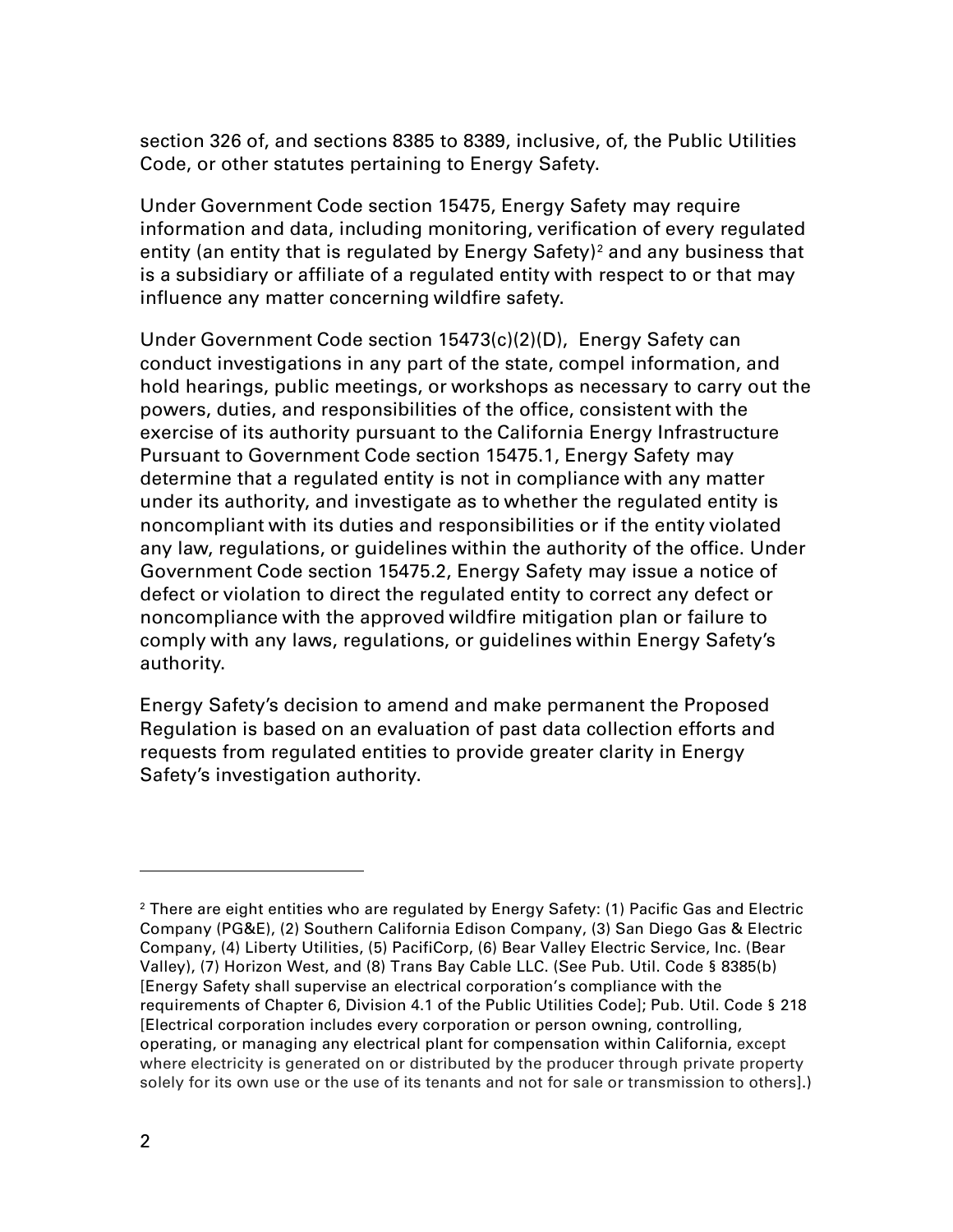## **Statement of Purpose, Problem, Necessity, and Benefits**

On July 12, 2019, the Governor signed Assembly Bill No. 111, which established the Office of Energy Infrastructure Safety within the Natural Resources Agency, and set forth the California Energy Infrastructure Safety Act. The bill provided that, after July 1, 2021, Energy Safety would succeed Public Utilities Commission's Wildfire Safety Division, and is vested with all the duties, powers, and responsibilities of the division, including, but not limited to, the power to compel information and conduct investigations.

On July 22, 2021, the Governor signed Assembly Bill No. 148, which expanded upon the powers, duties, and responsibilities of Energy Safety. The bill required that a regulated entity cooperate fully with Energy Safety in any investigation conducted by Energy Safety, and to produce or allow inspection of any books, accounts, papers, records, including computer modeling, programs, and other digital records, kept by a regulated entity, a subsidiary or affiliate, or a corporation that holds a controlling interest in a regulated entity. The bill expanded upon the enforcement authority of the Energy Safety, including the authority to issue a notice of defect or violation to direct the regulated entity to correct any defect or noncompliance.

Energy Safety's mission is to advance long-term utility wildfire safety by developing data-driven, comprehensive utility wildfire mitigation evaluation and compliance criteria, collaborating with local, state and federal agencies, and supporting efforts to improve utility wildfire safety culture and innovation. Energy Safety will ensure electrical utilities are taking effective actions to reduce utility-related wildfire risk by deploying measures to ensure an integrated, utility-related wildfire mitigation approach and to seek innovative problem solving to address utility wildfire risks.

For Energy Safety to perform its vital work as a new office, Energy Safety needs regulations that establish the process and procedures that will form the structure of its operations in meeting its statutory mandates. The Proposed Regulation will provide a framework for Energy Safety to interact with regulated entities so they understand how Energy Safety obtains information, what information is required to be provided, and how Energy Safety ensures compliance with requirements imposed on regulated entities.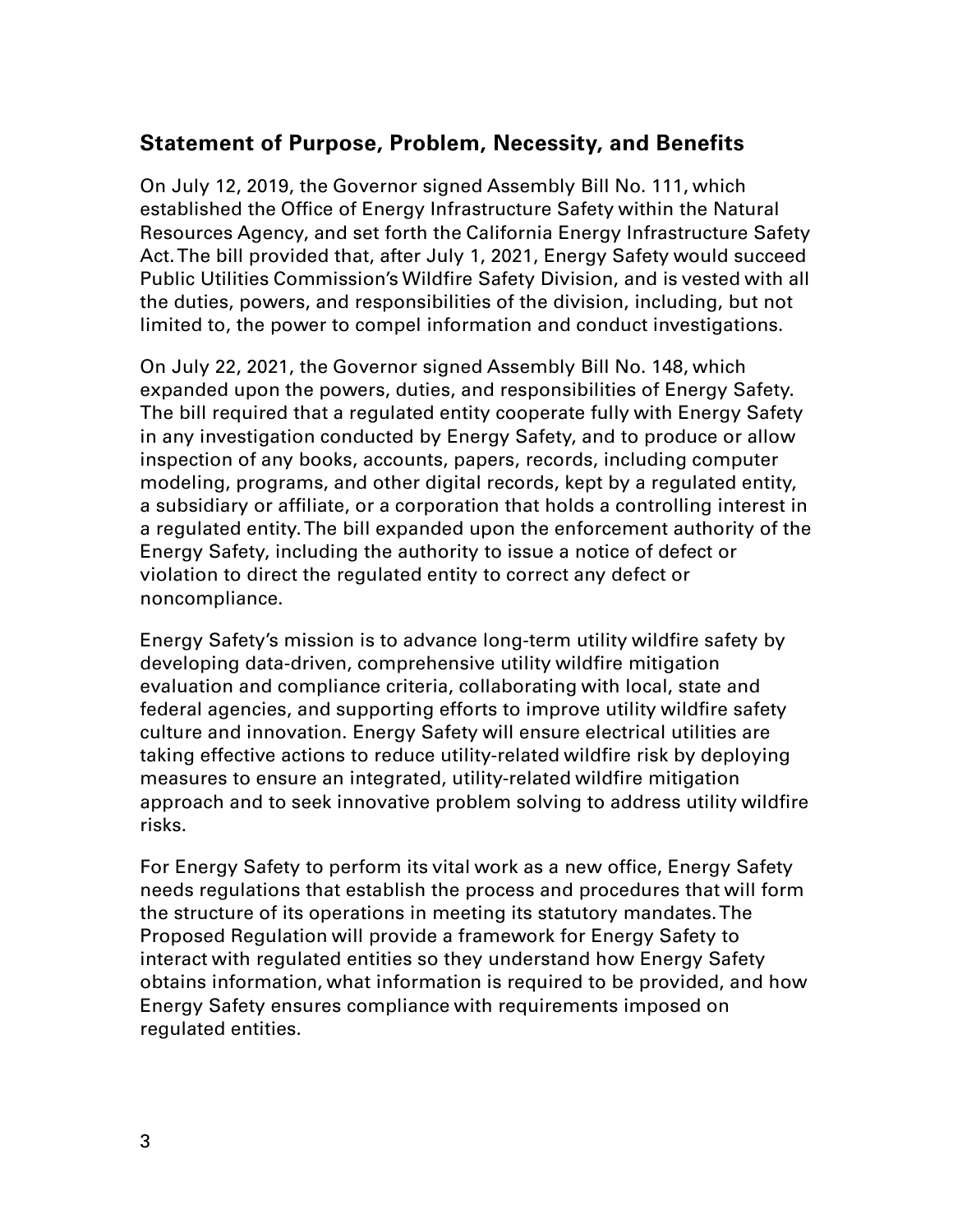#### **Purpose**

The purpose of the Proposed Regulation is, (1) to provide clarity for the regulated entity in their data submission so that Energy Safety can gather good data to promote wildfire safety through ensuring regulated entities' compliance with applicable law, regulations, and guidelines; and (2) to clearly outline Energy Safety's scope of investigation and define what notice of defect and notice of violation entail such that regulated entity can respond appropriately and correct any defect or violation in an efficient manner.

#### Benefit

The benefit of the Proposed Regulation is assistance in implementation of Energy Safety's duties under the Act, which will promote better wildfire safety. Good data submission will help Energy Safety better understand and study the types of events that Wildfire Mitigation Plans are intended to prevent. This understanding, in turn, helps Energy Safety better enforce and ensure compliance by regulated entities with applicable law, regulations, and guidelines to ensure improved wildfire safety. Relatedly, a clear scope of investigation and definitions as to what notice of defect and notice of violation entail will provide a better result to compliance enforcement. Regulated entities will understand exactly the type of investigation they are under, what deficiency, error, risky condition, or noncompliance Energy Safety identified, and what regulated entities need to do in response to a notice of defect or violation.This in turn will promote better wildfire safety, which in turn will protect California's people and environment from deadly wildfires that may result from regulated entities' infrastructure.

#### **Necessity**

The Proposed Regulation is necessary to better enforce regulated entity compliance with existing law and promote wildfire safety among the regulated entities. The Proposed Regulation language set forth expressly when regulated entities need to submit notifications to Energy Safety, what Energy Safety may investigation, and what a notice of defect and a notice of violation constitute. Comments from regulated entities on prior regulations indicate that vague and overbroad rules may be counterproductive to Energy Safety receiving good data or ensuring effective responses to compliance efforts.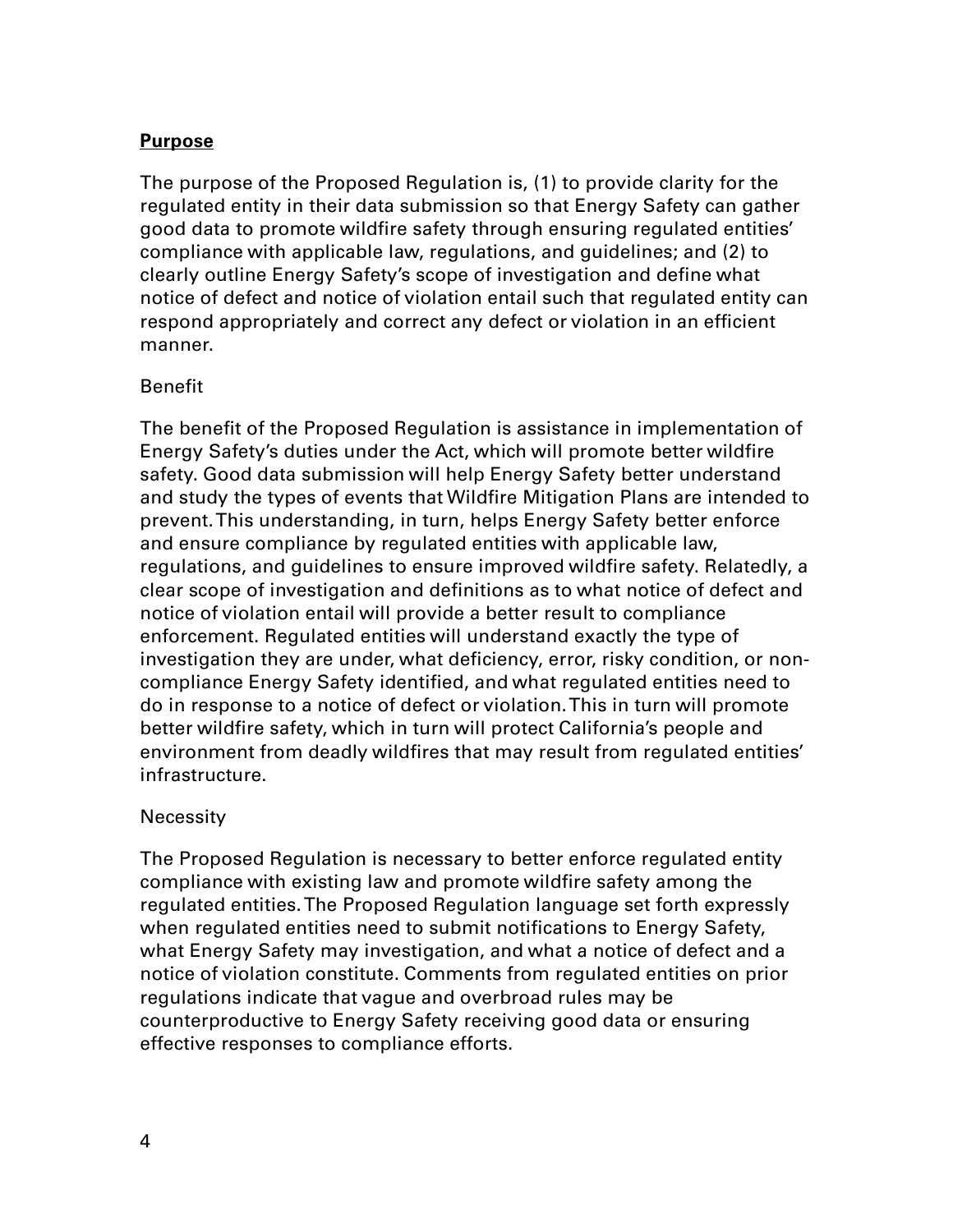**Section 29300:** With respect to notifications, regulated entities have requested clarity in the kind of notification Energy Safety is seeking. In particular, questions have been raised as to the kind of anomaly, the scope of fires, the distance between the infrastructure at issue and the fire, and the timeline to provide such notification. Data collection experience has also supported this narrowing, to ensure Energy Safety receives only data that would most likely assist it in studying the type of events that Wildfire Mitigation Plans are to prevent.

**Section 29300(a), (c), (d):** Under section 29300(a), A regulated entity must notify the Office within one business day after the regulated entity knows, or has reason to know, with respect to a fire requiring a response from a fire suppression agency, when: (1) A fault, outage, or other anomaly has occurred on infrastructure that it owns or operates within six hours of the start of the fire; and (2) The infrastructure with the fault, outage, or anomaly is within one mile of either the origin of the fire or perimeter of the fire at the time of the notification, whichever is known and closest.

Under section 29300(c), "anomaly" is defined to mean an unplanned condition outside of normal operating parameters of a power grid that does not result in a fault or an outage. Under section 29300(d), the "start of the fire" is defined to mean when a regulated entity knows, or has reason to know, of the fire.

To further define data parameters for better quality data that will assist with compliance enforcement efforts, Energy Safety provided regulation language in the Proposed Regulation that limits the reporting to fires that would require a response from a fire suppression agency. This data set is then further limited to when fault, outage, or other anomaly has occurred on infrastructure that a regulated entities owns or operates within six (6) hours of the start of such fire, and where that infrastructure is within one mile of the origin or parameter of the fire. The timeframe of six (6) hours and the geographic range of one (1) mile, based on past wildfires, would sufficient narrow the set of data received by Energy Safety while covering fault, outage, or other anomalies that may not otherwise be known to have existed at the start of the fire. Energy Safety provided one business day for this data submission, as opposed to other shorter or longer time frame, to balance the purpose of the data, the need for timely data, and response capability. Past data collection experience demonstrated that shorter timeframe may result in habitual noncompliance that would require large amount of staff time to ensure data submission compliance. Longer submission timeframe would result in untimely data. Addition definitions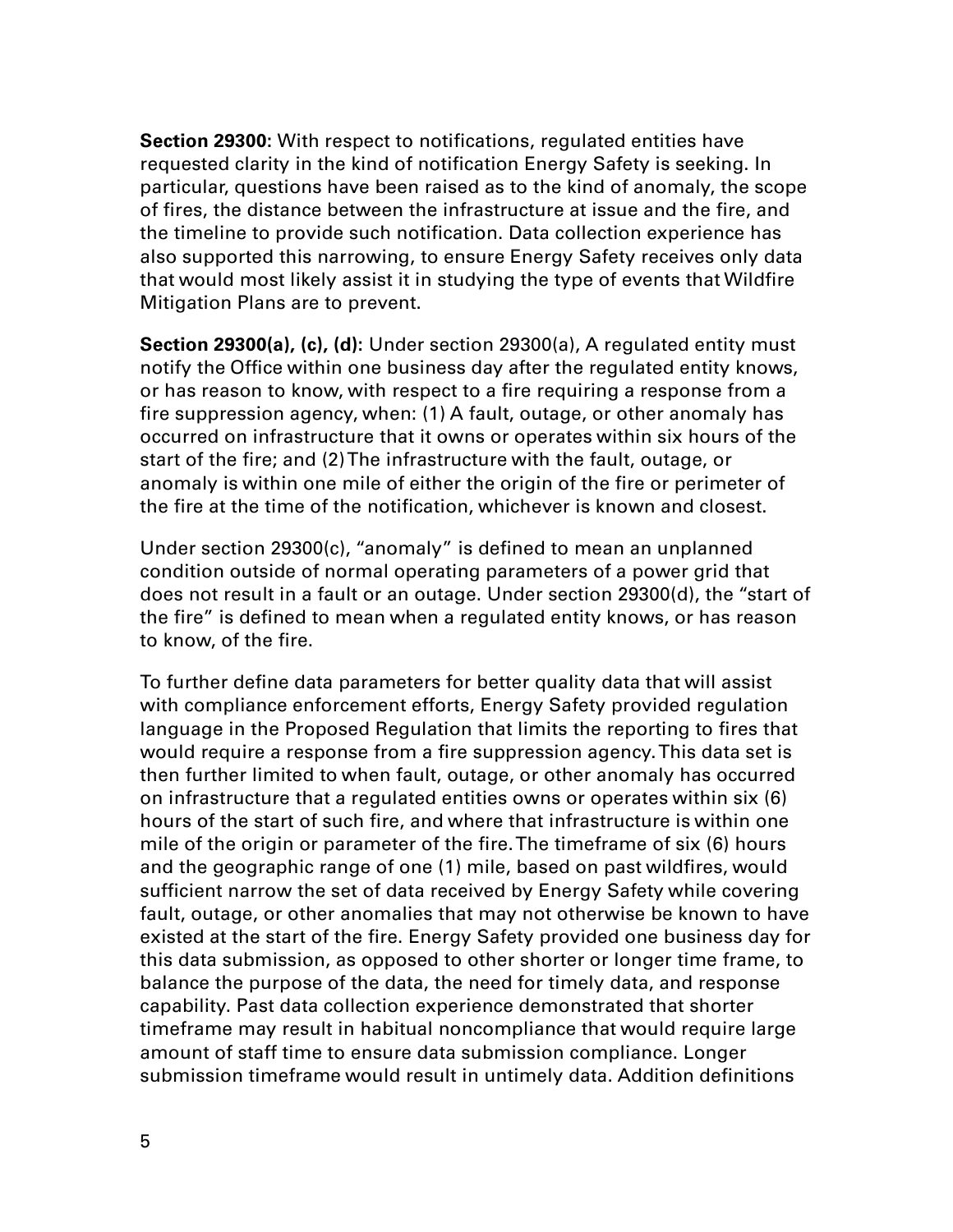for "anomaly" and "start of the fire" have also been added to ensure regulated entities understand the parameters of the data, and do not inundate Energy Safety with inapplicable data. "Anomaly" is defined as an unplanned condition to cover any situation that does not result in a fault or an outage to ensure that Energy Safety receives sufficiently wide range of abnormal conditions. "Start of the fire" is defined to mean when a regulated entity knows, or has reason to know, of the fire to cover the wide variety of ways a regulated entity may have knowledge of a fire. Based on past data submission experience, for example, regulated entities may have knowledge of a fire through notification from a fire suppression agency, through routine maintenance of its infrastructure, through accidental discovery, or through satellite maps.

**Section 29300(b):** The Proposed Regulation language also requires notification within four (4) hours if the regulated entity knows, or has reason to know, that either: (1) infrastructure owned or operated by the regulated entity might have started a fire requiring a response from a fire suppression agency, or (2) a government entity is investigating whether infrastructure owned or operated by the regulated entity caused a fire. This timeframe similarly had to balance among Energy Safety's purpose and need for the information and regulated entity's response time. If the Proposed Regulation does not provide for a timeframe, Energy Safety may not receive a notification in a timely manner such that it can effectively use the data to better understand and study the types of events that Wildfire Mitigation Plans are intended to prevent. The timeframe of four (4) hours provides a regulated entity sufficient time to respond but not so much time that Energy Safety would miss any opportunity to request and study data regarding the infrastructure in in a timely manner.

**Section 29302:** With respect to investigation and notices of defect and violation, it is necessary for Energy Safety to provide a scope of its investigation and to clearly define the terms "notice of defect" and "notice of violation," so that regulated entities can provide the appropriate response to mitigate or correct the deficiency, error, condition, or violation at issues in a timely manner without any confusion or ambiguity. The language in the Proposed Regulation allows Energy Safety to clearly articulate exactly what issue Energy Safety is investigation, and what defect or violation a regulated entity needs to resolve.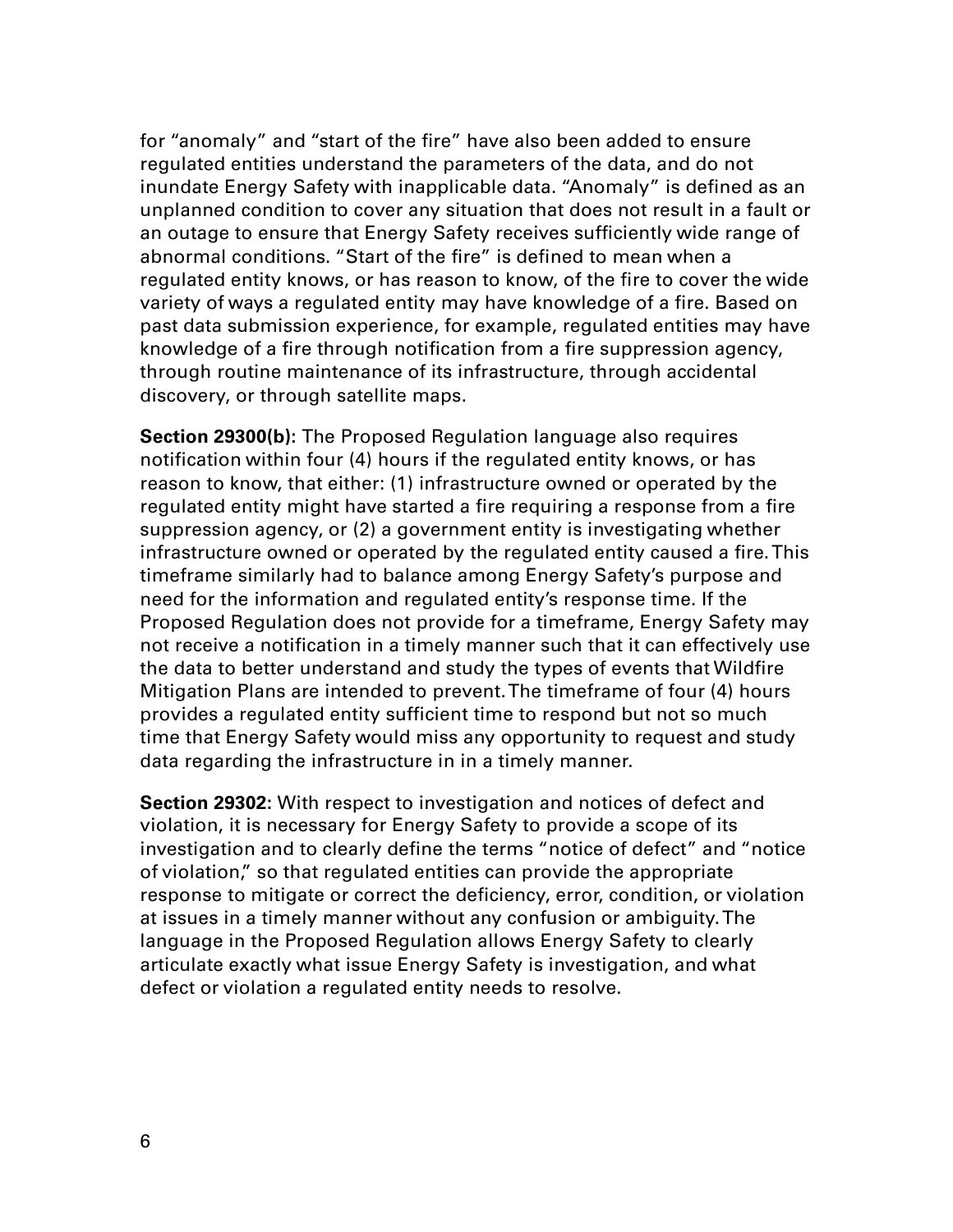## **Technical, Theoretical, and Empirical Studies, Reports, and Similar Documents Relied Upon**

Energy Safety relied on the following documents in the development of the Proposed Regulation:

- Combined Comments from Regulated Entities on Prior Regulations
- U.S. Bureau of Labor Statistics Occupation Outlook Handbook, available at, [https://www.bls.gov/ooh/.](https://www.bls.gov/ooh/)
- PG&E Cost Estimates
- Bear Valley Cost Estimates
- State of California Civil Service Pay Scale, available at, [https://www.calhr.ca.gov/Pay%20Scales%20Library/PS\\_Sec\\_15.pdf.](https://www.calhr.ca.gov/Pay%20Scales%20Library/PS_Sec_15.pdf)
- CPUC Incident Investigations for Electric and Communication Facilities, available at, See [https://www.cpuc.ca.gov/regulatory](https://www.cpuc.ca.gov/regulatory-services/safety/electric-safety-and-reliability-branch/electric-generation-safety-and-reliability/incident-investigations-for-electric-and-communication-facilities)[services/safety/electric-safety-and-reliability-branch/electric](https://www.cpuc.ca.gov/regulatory-services/safety/electric-safety-and-reliability-branch/electric-generation-safety-and-reliability/incident-investigations-for-electric-and-communication-facilities)[generation-safety-and-reliability/incident-investigations-for-electric](https://www.cpuc.ca.gov/regulatory-services/safety/electric-safety-and-reliability-branch/electric-generation-safety-and-reliability/incident-investigations-for-electric-and-communication-facilities)[and-communication-facilities.](https://www.cpuc.ca.gov/regulatory-services/safety/electric-safety-and-reliability-branch/electric-generation-safety-and-reliability/incident-investigations-for-electric-and-communication-facilities)

## **Information Supplied by Interested Parties**

- Combined Comments from Regulated Entities on Prior Regulations
- PG&E Cost Estimates
- Bear Valley Cost Estimates

## **Economic Impact Assessment**

#### Summary

As required by Government Code section 11346.3, Energy Safety assessed the potential for this proposed regulation to cause adverse impacts to California businesses and individuals. Following a review of cost estimation provided by regulated entities and an economic analysis performed by its consultant, Energy Safety determined the Proposed Regulation is not a major regulation<sup>[3](#page-6-0)</sup> and is unlikely to have a significant adverse impact on business. This Economic Impact Assessment is also based on the conclusion that there are only eight (8) regulated entities

<span id="page-6-0"></span><sup>&</sup>lt;sup>3</sup> Major regulation: Government Code section 11342.548 defines a "major regulation" as any proposed adoption of a regulation that will have an economic impact on California businesses in an amount exceeding \$50 million dollars as estimated by the adopting agency.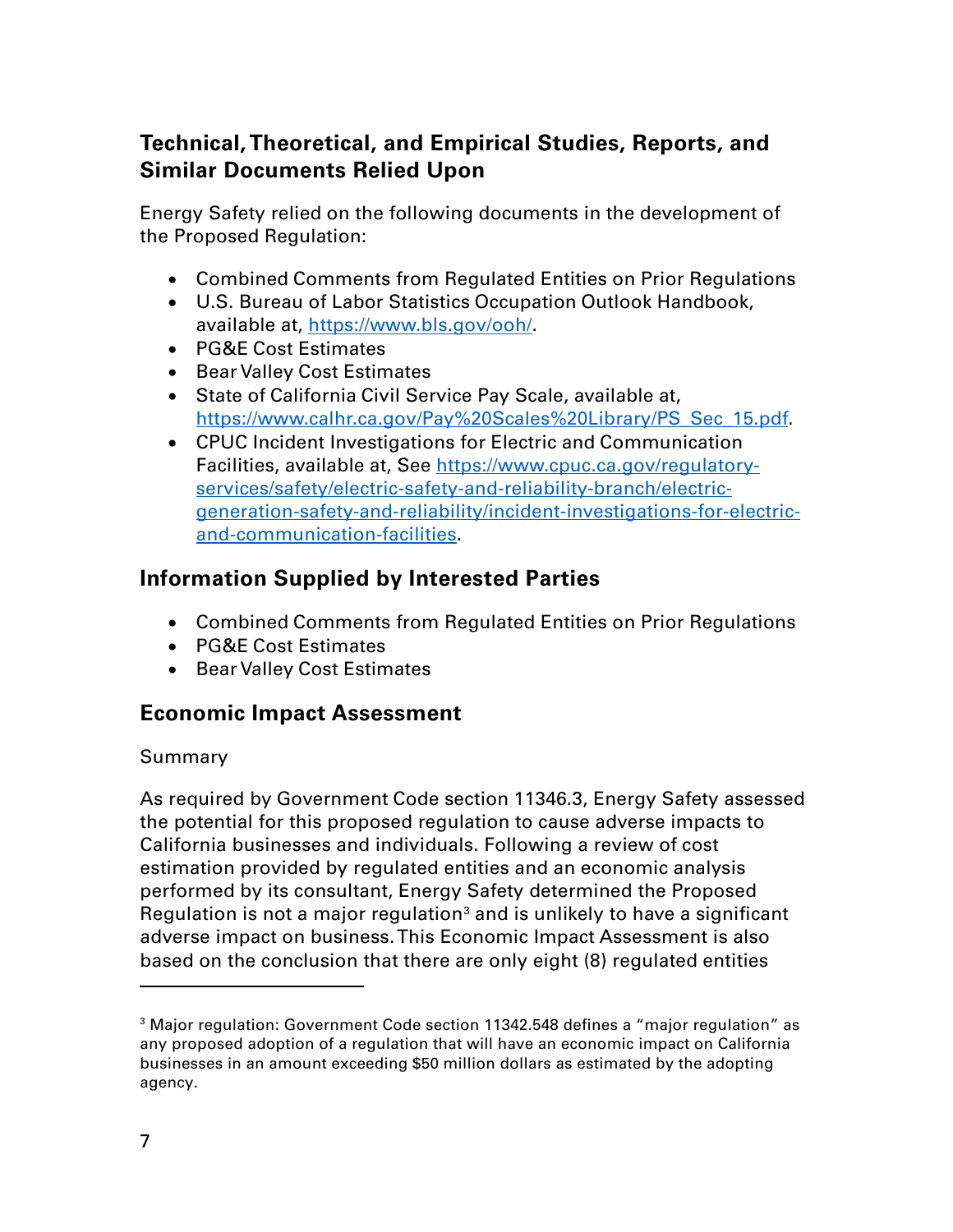currently that meet the definition of "electrical corporation" and are under Energy Safety's authority (see footnote 1).

#### Section 29300 Notification

**(a)** A regulated entity must notify the Office within one business day after the regulated entity knows, or has reason to know, with respect to a fire requiring a response from a fire suppression agency, when:

**(1)** A fault, outage, or other anomaly has occurred on infrastructure that it owns or operates within six hours of the start of the fire; and

**(2)** The infrastructure with the fault, outage, or anomaly is within one mile of either the origin of the fire or perimeter of the fire at the time of the notification, whichever is known and closest.

**(b)** A regulated entity must notify the Office within four hours after the regulated entity knows, or has reason to know, that either: (1) infrastructure owned or operated by the regulated entity might have caused a fire requiring a response from a fire suppression agency, or (2) a government entity is investigating whether infrastructure owned or operated by the regulated entity caused a fire.

**(c)** For purpose of this section, "anomaly" is defined to mean an unplanned condition outside of normal operating parameters of a power grid that does not result in a fault or an outage.

**(d)** For purpose of this section, "start of the fire" is defined to mean when a regulated entity knows, or has reason to know, of the fire.

Energy Safety estimates the implementation of this portion of the Proposed Regulation will result in a total economic impact on the state's businesses of less than \$10 million.

Energy Safety estimates the initial annual cost for the eight (8) affected regulated entities for providing notifications (one-business-day notification and four-hour notification) to Energy Safety would range from \$14,416 to \$469,374.10. Because each regulated entity varies in size and has their own business operations, Energy Safety cannot predetermine the actions a regulated entity will take in the subsequent years, such as reallocation of its staff, redistribution of work to existing staff, or consolidation of staff functions. Wildfires caused by regulated entities may also change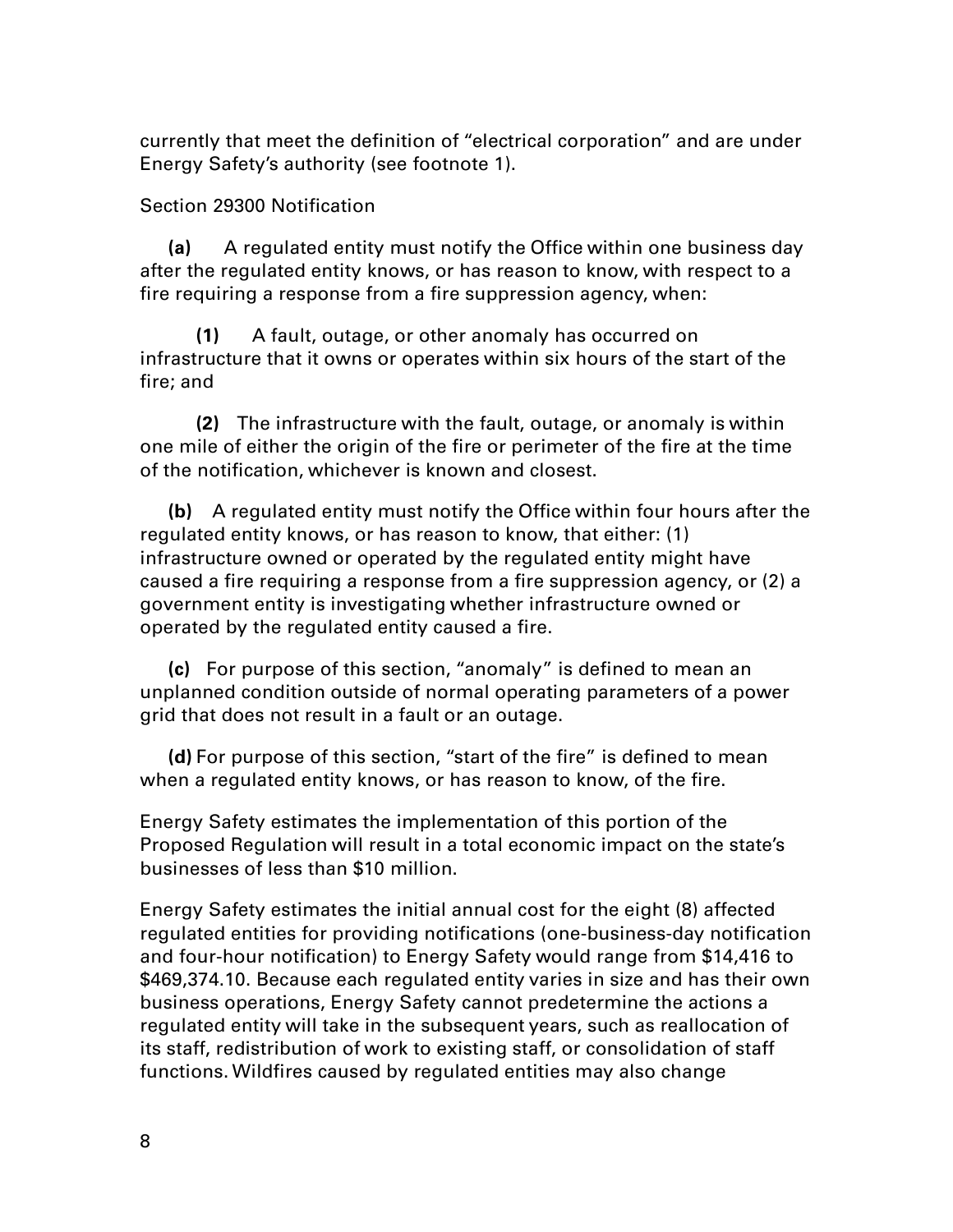regulated entities' internal structure and reporting needs. Therefore, Energy Safety cannot speculate as to the costs over the regulated entities' lifetime.

Based on past notification submissions pursuant to emergency regulations, Energy Safety estimates that it would receive 264 onebusiness-day notifications and 8 four-hour notifications annually that fall within the Proposed Regulation language requirements from regulated entities. Energy Safety estimates that the cost per regulated entity per notification would be \$3,248.76, assuming a notification requires both engineering and management input.

Energy Safety relied on its past data collection data, information provided by regulated entities, and U.S. Bureau of Labor Statistics. Due to the widely divergent responses (three<sup>[4](#page-8-0)</sup> regulated entities responded to Energy Safety's request for cost estimates), Energy Safety's analysis pulled estimates from its past data collection and used wage estimates from U.S. Bureau of Labor Statistics for an independent analysis. Given a lack of data and many uncertainties surrounding the effort required to complete the notification process defined in the Proposed Regulation, these initial costs may be overestimated. In addition, as noted above Energy Safety cannot predetermine the actions a regulated entity will take in the subsequent years, such as change in its internal processes and reporting needs, reallocation of its staff, redistribution of work to existing staff, or consolidation of staff functions.[5](#page-8-1)Therefore, the cost estimates provided here are unlikely to duplicate over subsequent years.

- Damage to property of the utility or others in excess of \$50,000.
- Significant media coverage.

<span id="page-8-0"></span><sup>4</sup> PG&E, SCE, and Bear Valley responded, but SCE's data did not include sufficient information to derive the cost per notification to be comparable with other data. Therefore, Energy Safety did not include the data in its analysis.

<span id="page-8-1"></span> $5$  Given the small number of notifications across multiple regulated entities that Energy Safety has received in the past pursuant to its emergency regulations, it is unlikely that regulated entities will expend the initial expenditure continuously in subsequently years. Regulated entities may consolidate work functions or reallocation staff time to cover multiple types of reporting for efficiency. For example, regulated entities report to Public Utilities Commission (CPUC) electric incidents (accidents involving electric facilities) that meets the below criteria:

<sup>•</sup> A fatality or injury involving electric facilities.

<sup>•</sup> A major outage to at least 10% of the utilities entire service territory is experienced at a single point in time. Electric utility must report these types of incidents to CPUC within two (2) hours of their occurrence.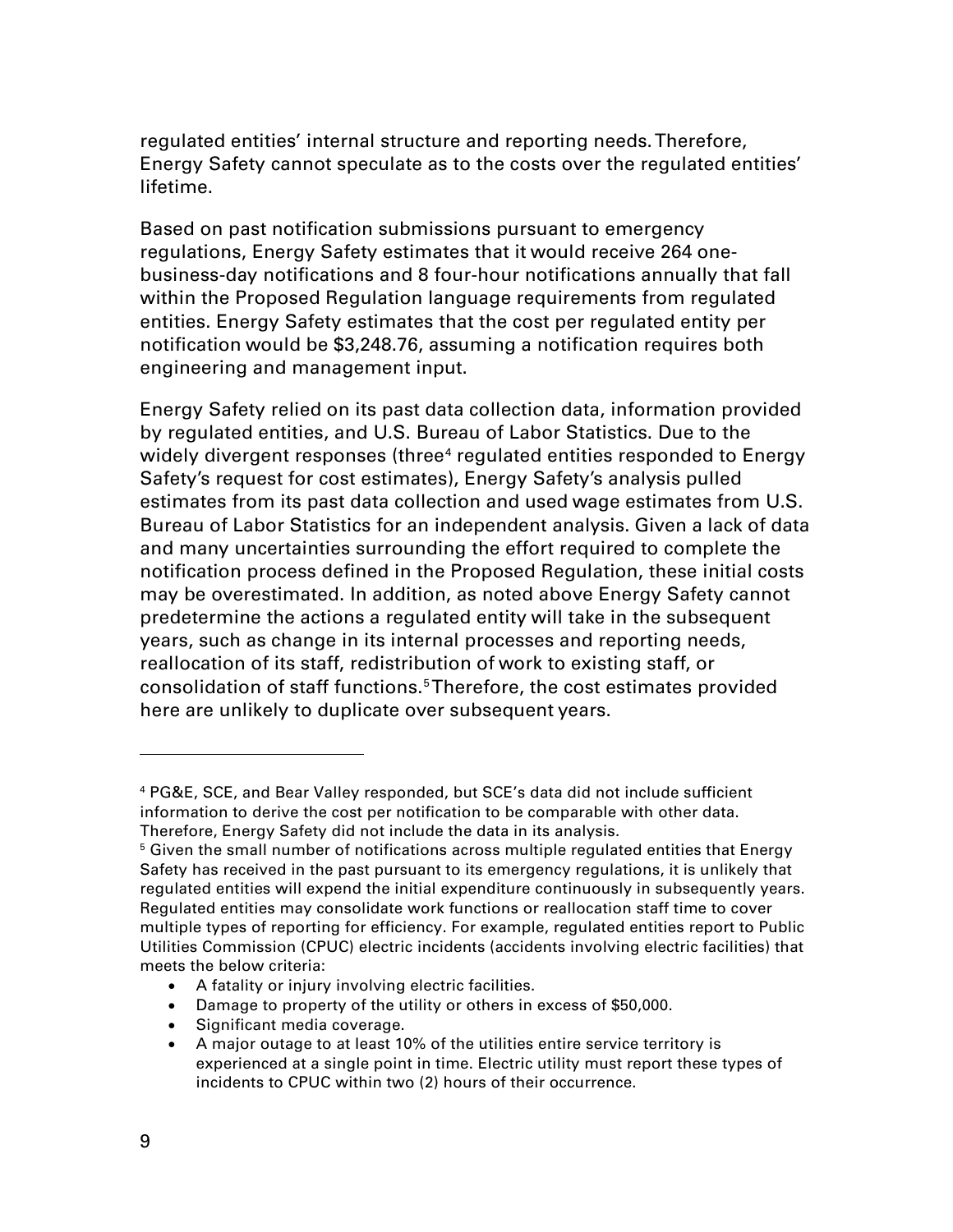| Colu<br>mns | A                                                       | в                                     | C                                                                             | D                                                                | F                                                                  | G                                          |
|-------------|---------------------------------------------------------|---------------------------------------|-------------------------------------------------------------------------------|------------------------------------------------------------------|--------------------------------------------------------------------|--------------------------------------------|
| Utility     | Notificati<br>ons (Past<br>$3 \text{ mo.}$ <sup>6</sup> | Annual<br>Notificati<br>ons (A<br>x4) | Notificati<br>ons did<br>not meet<br>criteria<br>(20%)<br>(Column<br>$B*20\%$ | <b>Notificati</b><br>ons that<br>meet the<br>criteria<br>$(B-C)$ | One-<br><b>Business</b><br>-Day<br>Notificati<br>ons (35%<br>of D) | 4-Hour<br>Notificati<br>ons $(1%$<br>of D) |
| PG&E        | 198                                                     | 792                                   | 158                                                                           | 634                                                              | 215                                                                | 6                                          |
| <b>SCE</b>  | 38                                                      | 152                                   | 30                                                                            | 122                                                              | 41                                                                 | 1                                          |
| <b>SDGE</b> | $\overline{7}$                                          | 28                                    | 6                                                                             | 22                                                               | 8                                                                  | 1 <sup>7</sup>                             |
| Total       | 243                                                     | 972                                   | 194                                                                           | 778                                                              | 264                                                                | 8                                          |

Table 1.1 – Notification Estimates

Table 1.2 – Notification Estimates Summary

|                   | One-Business-<br>Day<br>Notifications | 4-Hour<br><b>Notifications</b> |
|-------------------|---------------------------------------|--------------------------------|
| Total per<br>vear | 264                                   | 8                              |

<sup>(</sup>See [https://www.cpuc.ca.gov/regulatory-services/safety/electric-safety-and-reliability](https://www.cpuc.ca.gov/regulatory-services/safety/electric-safety-and-reliability-branch/electric-generation-safety-and-reliability/incident-investigations-for-electric-and-communication-facilities)[branch/electric-generation-safety-and-reliability/incident-investigations-for-electric-and-](https://www.cpuc.ca.gov/regulatory-services/safety/electric-safety-and-reliability-branch/electric-generation-safety-and-reliability/incident-investigations-for-electric-and-communication-facilities)

<span id="page-9-0"></span> $6$  Due to the limited data Energy Safety had, number of notification from November 17, 2021 through February 15, 2022 (i.e., 3 months) were extrapolated to get annual numbers.

<span id="page-9-1"></span><sup>7</sup> Rounded up to 1.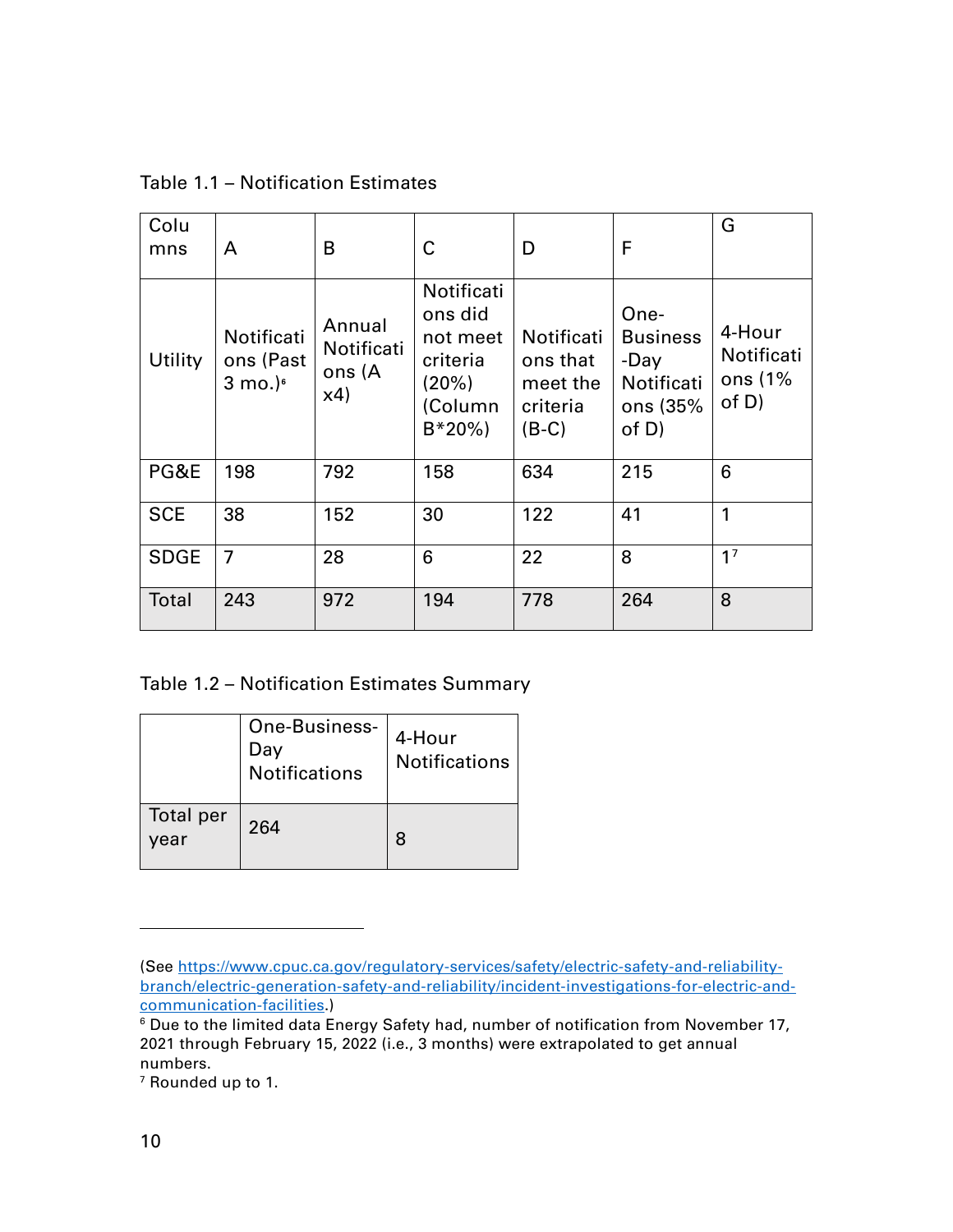There are some caveats to the numbers used in the calculation of this data:

- The notification process that regulated entities currently comply with is required by Energy Safety's emergency regulation, section 29300, submitted to OAL through an emergency rulemaking action on September 3, 2021. The language in the emergency regulation differs slightly from the requirements proposed in this regular rulemaking action. Due to this, notification and incident report figures were included only if they met the criteria of the proposed regulations for one-business-day notification and four-hour notification.
- Given that Energy Safety is a new agency, historical data on notifications and incident reports were only available for 3 months from November 17, 2021, through February 15, 2022, at the time of writing. Recognizing that the recorded numbers occurred in winter months, and that incidents differ annually due to fuel conditions (i.e., drought), fuel load (i.e., volume of burnable vegetation), fire weather, etc., it was deemed that when the data was extrapolated to obtain annualized numbers, the estimates were fair.
- A percentage calculation of the total was used to estimate the detailed breakdown of each different type of notification. It was estimated that 20% of the notifications received in the time period did not meet the new criteria and 25% of the notifications would have been required by the one- business-day regulation.
- Numbers provided by PG&E are for notifications they would provide, while numbers from Energy Safety represents the number of notifications Energy Safety receives. Due to the large number of notifications that fall outside of the criteria and Proposed Regulation language, this calculation assumes the final number of notifications used by Energy Safety is approximate to the number of notifications PG&E may generate.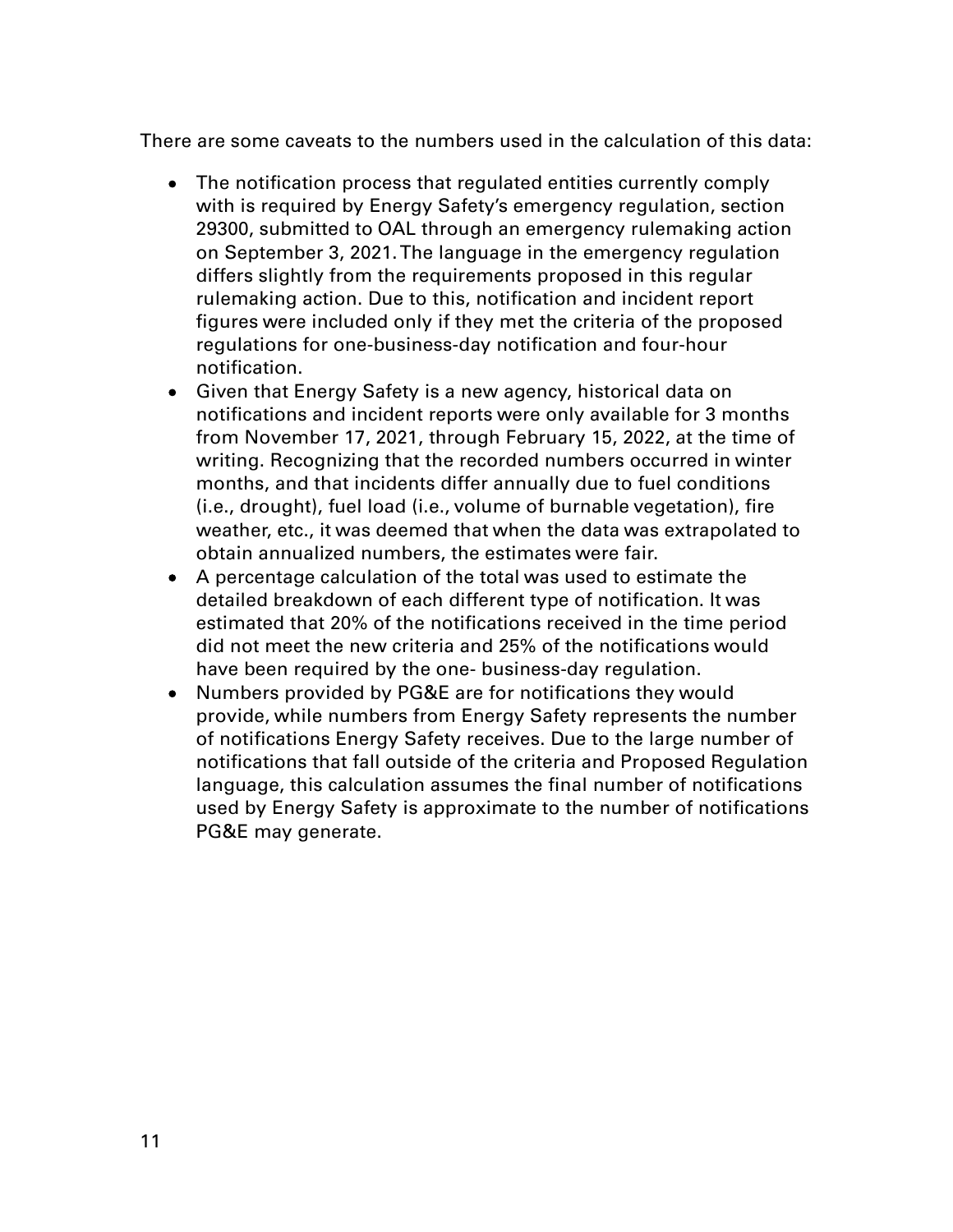Table 2.1 – One-Business-Day (Section 29300(a)) Notification Cost **Estimates** 

|                                                                | <b>Bear Valley</b> | <b>Energy Safety</b> |
|----------------------------------------------------------------|--------------------|----------------------|
| Number of<br>Notifications per<br>Year (hours for<br>PG&E)     | $264^8$            | 264                  |
| Cost Per<br><b>Notification</b><br>(cost per hour<br>for PG&E) | \$53               | \$773.96             |
| <b>Annual Costs</b>                                            | \$13,992           | \$204,325.44         |

#### Table 2.2 – Four-Hour Notification (Section 29300(b)) Cost Estimates

|                                        | <b>Bear Valley</b> | <b>Energy Safety</b> |
|----------------------------------------|--------------------|----------------------|
| Number of<br>Notifications per<br>Year | 8 <sup>9</sup>     | 8                    |
| Cost Per<br>Notification               | \$5310             | \$1,459.20           |
| <b>Annual Costs</b>                    | \$424              | \$11,673.60          |

<span id="page-11-0"></span><sup>8</sup> Total extrapolated from Table 1.1, Column F.

<span id="page-11-1"></span><sup>9</sup> Total extrapolated from Table 1.1, Column G.

<span id="page-11-2"></span><sup>&</sup>lt;sup>10</sup> Bear Valley provided the same cost to respond to Four-Hour Notification as they would need for One-Business-Day.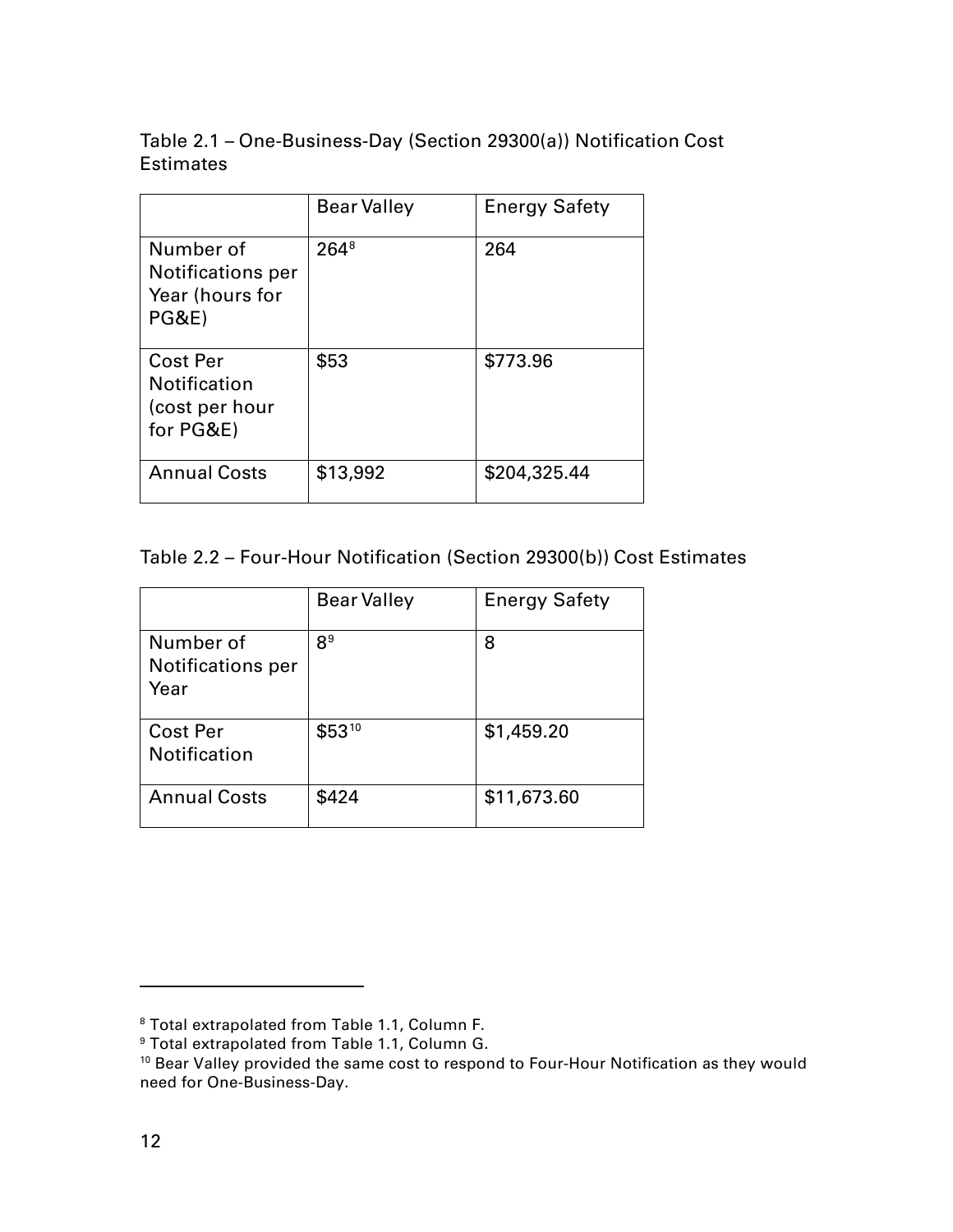Table 2.3 – PG&E Notifications (One-Business-Day and Four-Hour) Costs**[11](#page-12-0)**

|                                                           | PG&E                        |
|-----------------------------------------------------------|-----------------------------|
| Number of<br>Hours for<br><b>Notification per</b><br>Year | $2,470$ hours <sup>12</sup> |
| Cost Per Hour                                             | \$190.03 <sup>13</sup>      |
| <b>Annual Costs</b>                                       | \$469,374.10                |

#### Table 2.4 – Summary of Costs Estimates

|                                                                         | <b>Bear Valley</b> | <b>Energy Safety</b> | PG&E         |
|-------------------------------------------------------------------------|--------------------|----------------------|--------------|
| <b>Annual Costs</b><br>(One-Business-<br>Day Cost + Four-<br>Hour Cost) | \$14,416           | \$215,999.04         | \$469,374.10 |

<span id="page-12-0"></span><sup>11</sup> PG&E did not differentiate between One-Business-Day or Four-Hour notification costs and provided a total cost that included notifications and investigation reports, the latter of which is no longer in the Proposed Regulation. (See footnote 11.)

<span id="page-12-1"></span> $12$  PG&E provided data with hours worked on notification per year, rather than number of notifications per year.<br><sup>13</sup> PG&E provided total costs for both notification and a separate reporting requirement

<span id="page-12-2"></span>that is not in the Proposed Regulation. Hourly costs were derived from the sum provided. See Table 3. Energy Safety assumed the cost per hours for PG&E were equivalent for notification and investigation report.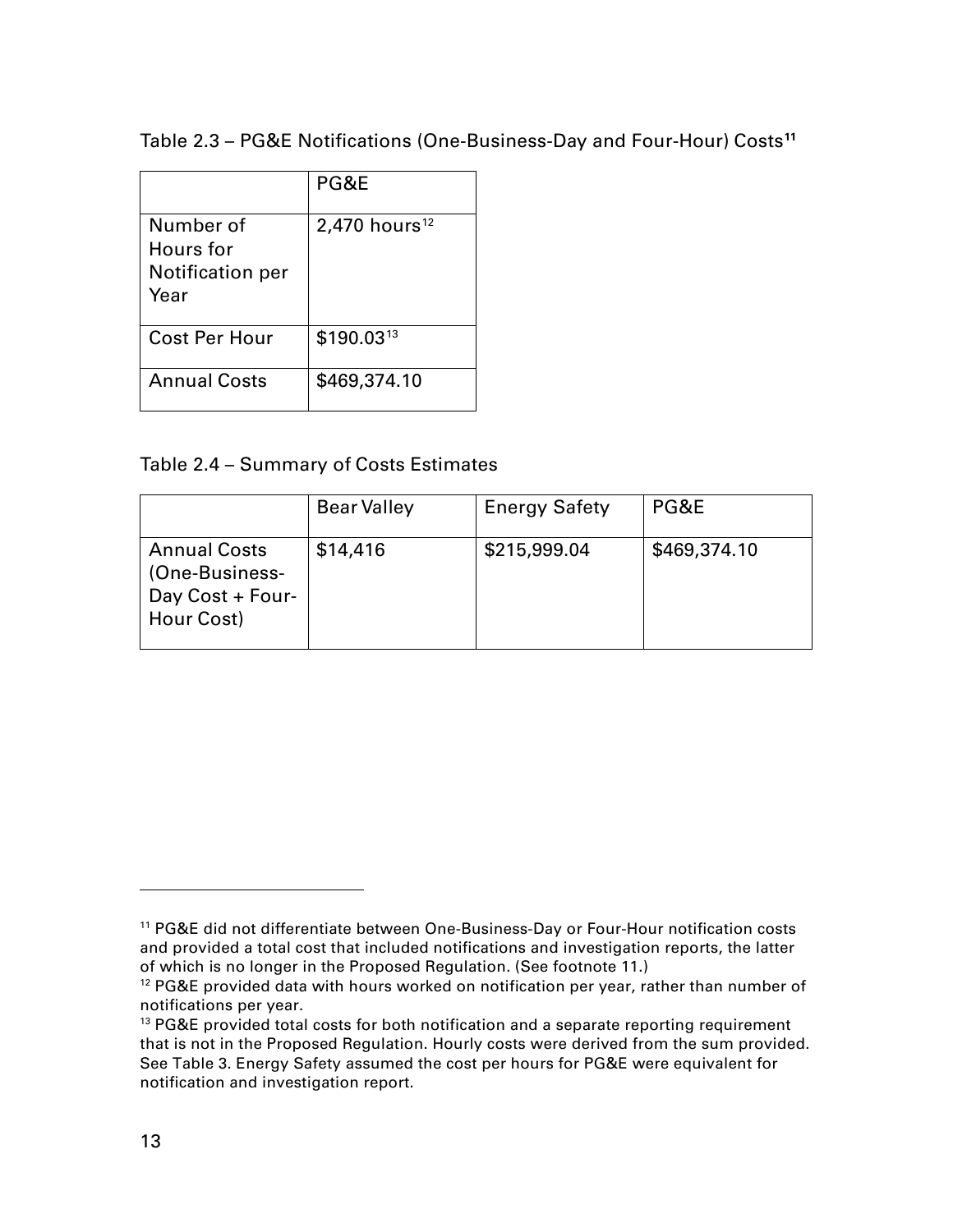Table 3 – PG&E Derived Data**[14](#page-13-0)**

| A                                            | B                                      | C                                                                          | D                                    | E                                                                                            | F                                                                                                    | G                                                                                                                                                   | H                                                               |
|----------------------------------------------|----------------------------------------|----------------------------------------------------------------------------|--------------------------------------|----------------------------------------------------------------------------------------------|------------------------------------------------------------------------------------------------------|-----------------------------------------------------------------------------------------------------------------------------------------------------|-----------------------------------------------------------------|
| <b>Notific</b><br>ation<br>(annual<br>hours) | Investig<br>ation<br>(annual<br>hours) | Total<br>Costs<br>(prior<br>to<br>additio<br>nal<br>staffin<br>g<br>costs) | Hourl<br>y<br>Costs<br>$C/(A+$<br>B) | <b>Notific</b><br>ation<br>Hours<br>as a<br>Percent<br>age of<br>Total<br>Hours<br>$A/(A+B)$ | Investig<br>ation<br><b>Hours</b><br>as a<br>Percent<br>age of<br>Total<br><b>Hours</b><br>$B/(A+B)$ | Additio<br>nal<br><b>Staffin</b><br>g Costs<br>for<br><b>Notific</b><br>ation<br>(Total<br>Additio<br>nal<br><b>Staffin</b><br>g<br>$Cost*E)$<br>15 | Hourly<br>Additi<br>onal<br><b>Staffin</b><br>g<br>Costs<br>G/A |
| 2,470                                        | 17,304                                 | \$2,462<br>,042                                                            | \$124.<br>5016                       | 12.5%                                                                                        | 87.5%                                                                                                | \$161,86<br>1.75                                                                                                                                    | \$65.53                                                         |

There are some caveats to the derived numbers that resulted from the calculation of this data:

- PG&E staff costs are the same for notification and investigation reporting.
- Additional staff costs proposed by PG&E are distributed evenly across notification and investigation reporting.
- PG&E's annual notification hours is for the same or approximately the same number of notifications Energy Safety received.

<span id="page-13-0"></span><sup>&</sup>lt;sup>14</sup> Notification costs for PG&E may be overestimated as it is derived from the total costs of notification and a separate reporting cost no longer contained in the Proposed Regulation. Given the large difference between PG&E and Bear Valley's provided estimates, and the uncertainty in PG&E's notification costs, Energy Safety provided its own estimates as well.

<span id="page-13-2"></span><span id="page-13-1"></span><sup>&</sup>lt;sup>15</sup> Total Additional Staffing Costs is \$1,294,894, as provided in PG&E's cost estimates.<br><sup>16</sup> Rounding used in this table for ease of calculations.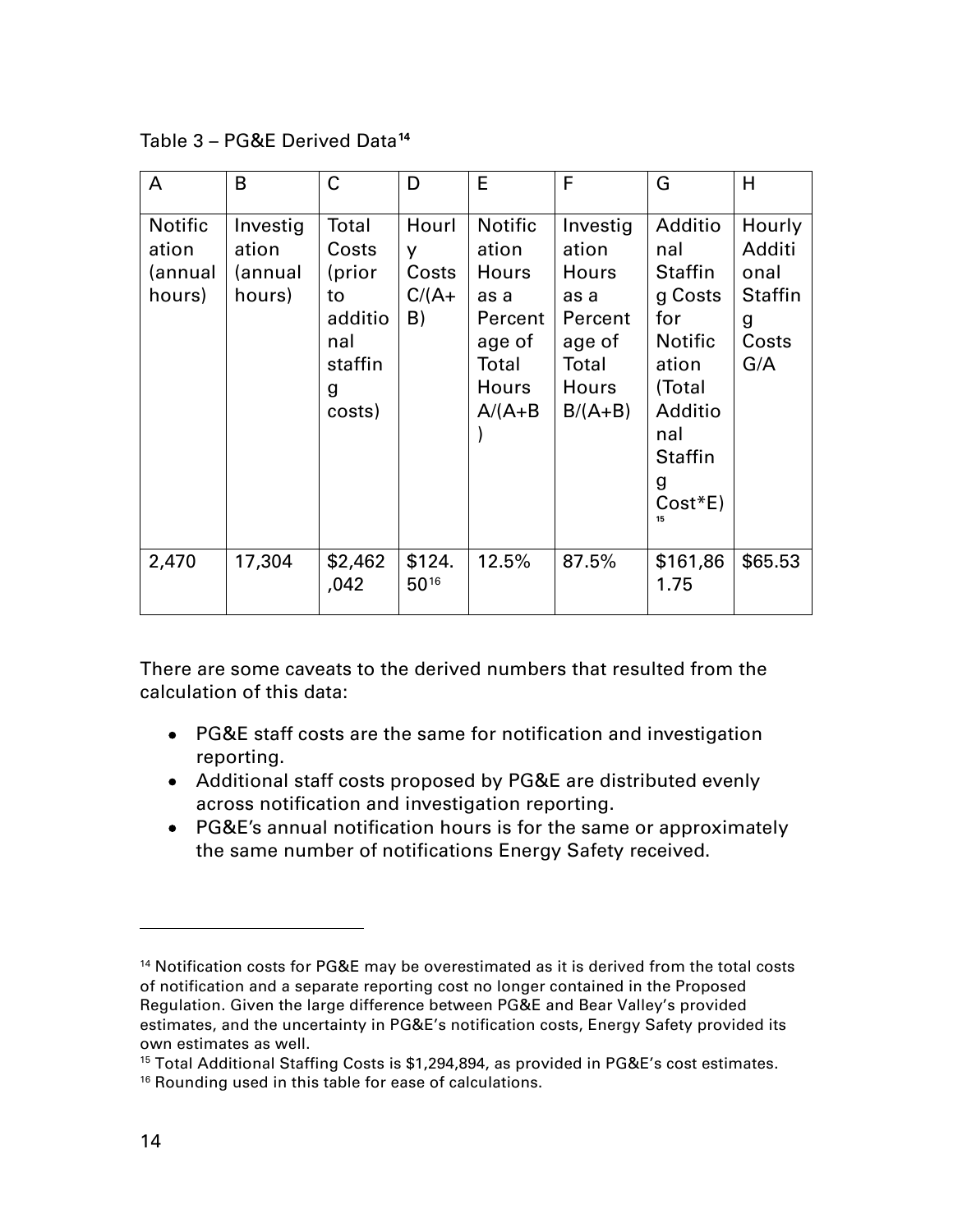|  | Table 4.1 – Energy Safety Number of Hours Estimates |
|--|-----------------------------------------------------|
|  |                                                     |

|                                                                              | Supervisor/Management<br>Occupation | Engineering | Total |
|------------------------------------------------------------------------------|-------------------------------------|-------------|-------|
| Number of<br><b>Hours Per</b><br>One-<br>Business-Day<br><b>Notification</b> | 8                                   | 4           | 12    |
| Number of<br><b>Hours Per</b><br>Four-Hour<br><b>Notification</b>            | 12                                  | 12          | 24    |
| <b>Hourly Rate</b>                                                           | \$71.8917                           | \$49.7118   |       |

#### Table 4.2 – Energy Safety Costs Estimates

|                                            | Supervisor/Management   Engineering<br>Occupation |               | Total    |
|--------------------------------------------|---------------------------------------------------|---------------|----------|
| <b>Hourly Rate</b>                         | \$71.8919                                         | $$49.71^{20}$ |          |
| <b>Total Cost Per</b><br>Occupation<br>per | \$575.12                                          | \$198.84      | \$773.96 |
| Notification                               |                                                   |               |          |

<span id="page-14-0"></span><sup>&</sup>lt;sup>17</sup> Source of hourly rate is pulled from U.S. Bureau of Labor Statistics, Occupational Outlook Handbook, 202 Median Pay, available at,

<span id="page-14-1"></span>[https://www.bls.gov/ooh/management/architectural-and-engineering-managers.htm.](https://www.bls.gov/ooh/management/architectural-and-engineering-managers.htm)<br><sup>18</sup> Source of hourly rate is pulled from U.S. Bureau of Labor Statistics, Occupational Outlook Handbook, 2020 Median Pay, available at, [https://www.bls.gov/ooh/architecture](https://www.bls.gov/ooh/architecture-and-engineering/electrical-and-electronics-engineers.htm)[and-engineering/electrical-and-electronics-engineers.htm.](https://www.bls.gov/ooh/architecture-and-engineering/electrical-and-electronics-engineers.htm)<br><sup>19</sup> Source of hourly rate is pulled from U.S. Bureau of Labor Statistics, Occupational

<span id="page-14-2"></span>Outlook Handbook, 202 Median Pay, available at,

[https://www.bls.gov/ooh/management/architectural-and-engineering-managers.htm.](https://www.bls.gov/ooh/management/architectural-and-engineering-managers.htm)<br><sup>20</sup> Source of hourly rate is pulled from U.S. Bureau of Labor Statistics, Occupational

<span id="page-14-3"></span>Outlook Handbook, 2020 Median Pay, available at, [https://www.bls.gov/ooh/architecture](https://www.bls.gov/ooh/architecture-and-engineering/electrical-and-electronics-engineers.htm)[and-engineering/electrical-and-electronics-engineers.htm.](https://www.bls.gov/ooh/architecture-and-engineering/electrical-and-electronics-engineers.htm)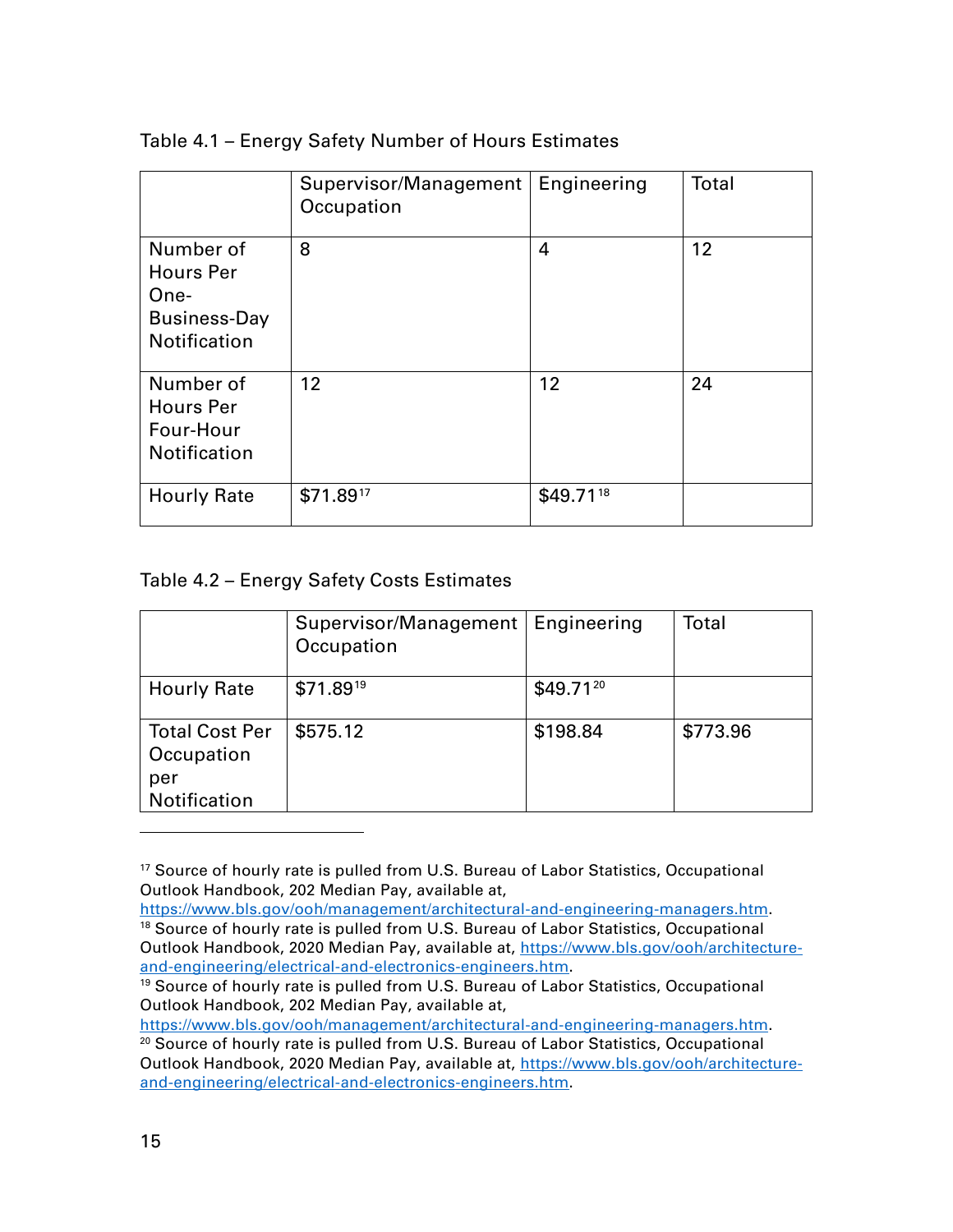| (One-<br><b>Business-</b><br>Day)                                         |          |              |            |
|---------------------------------------------------------------------------|----------|--------------|------------|
| <b>Total Cost Per</b><br>Occupation<br>per<br>Notification<br>(Four-Hour) | \$862.68 | \$596.52     | \$1,459.20 |
|                                                                           |          | <b>TOTAL</b> | \$2,233.16 |

## Table 4.3 – Level of Effort in Hours Per Task for Energy Safety Estimates (One-Business-Day Notification)

| Task                                                                                                                                                                                                                                                                              | Occupation<br>Performed By                                                                               | Number of<br>Hours                            |
|-----------------------------------------------------------------------------------------------------------------------------------------------------------------------------------------------------------------------------------------------------------------------------------|----------------------------------------------------------------------------------------------------------|-----------------------------------------------|
| Verification of information:<br>Data feed received on outage, anomaly, or<br>other incident has occurred in proximity to<br>the utility's infrastructure. The information is<br>verified by a Senior engineer from the risk                                                       | <b>One Senior</b><br><b>Engineer from</b><br>risk safety                                                 | 2 hrs                                         |
| and safety department.<br>Internal communication:                                                                                                                                                                                                                                 | <b>One Senior</b><br>Engineer from                                                                       | 2 hrs                                         |
| Senior Engineer communicates incident to<br>Supervisor from risk safety department<br>Supervisor from risk safety department<br>coordinates with emergency response and<br>compliance manger to flag out that a<br>communication statement needs to be<br>issued to Energy Safety | risk safety<br>One supervisor<br>from risk safety<br>and one<br>supervisor from<br>emergency<br>response | 4 hrs total<br>(2 hours<br>per<br>supervisor) |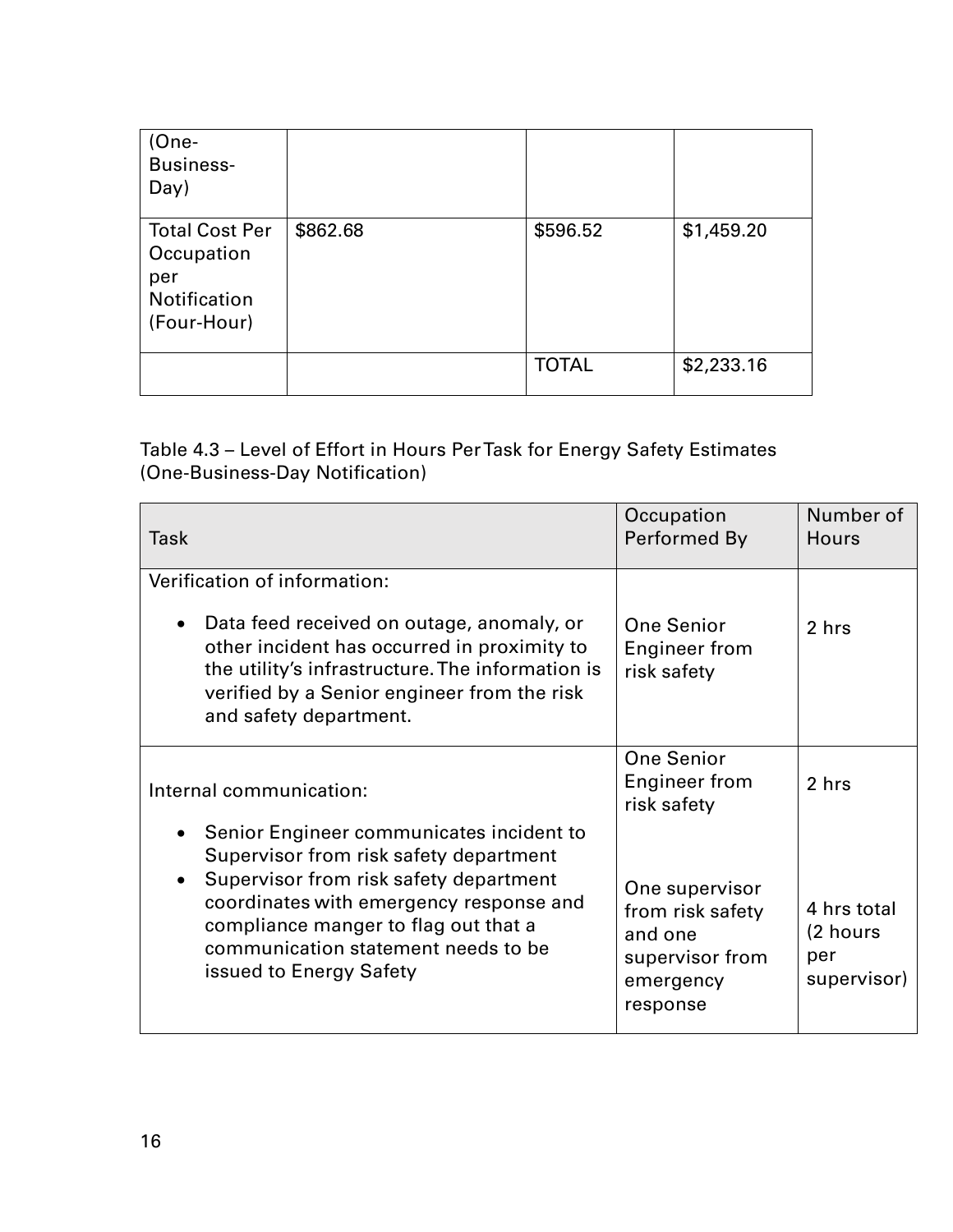| <b>Communication to Energy Safety</b>                                                                                                     | One compliance<br>manager                     | 2 hrs    |
|-------------------------------------------------------------------------------------------------------------------------------------------|-----------------------------------------------|----------|
| Compliance manager reviews and signs off<br>communication to Energy Safety in<br>coordination with energy safety department<br>supervisor | One energy safety<br>department<br>supervisor | 2 hrs    |
|                                                                                                                                           |                                               | $12$ hrs |

Table 4.4 – Level of Effort in Hours Per Task for Energy Safety Estimates (Four-Hour Notification)

| <b>Task</b>                                                                                                                                                                        | <b>Occupation Performed By</b>                                                                                                                                                                                                                                                                                     | <b>Number of Hours</b>                 |
|------------------------------------------------------------------------------------------------------------------------------------------------------------------------------------|--------------------------------------------------------------------------------------------------------------------------------------------------------------------------------------------------------------------------------------------------------------------------------------------------------------------|----------------------------------------|
| Verification of information:<br><b>Senior Engineer from Risk</b><br>and Safety Department<br>identifies there is some<br>anomaly (potential fire) in<br>the infrastructure system- | 1 Senior Engineer<br>from risk and safety<br>department-<br>continuously<br>monitors the incident                                                                                                                                                                                                                  | 4                                      |
| Internal communication:<br><b>Senior Engineer</b><br>communicates incident to<br>risk and safety Supervisor                                                                        | 3 Supervisors: one<br>from the risk and<br>safety department,<br>one from<br>infrastructure, and<br>one emergency<br>response review<br>incident information<br>(3 supervisors). After<br>reviewing the<br>information, they<br>communicate the<br>incident to the<br>compliance/regulation<br>manager/supervisor. | 6 in total (2 hours<br>per Supervisor) |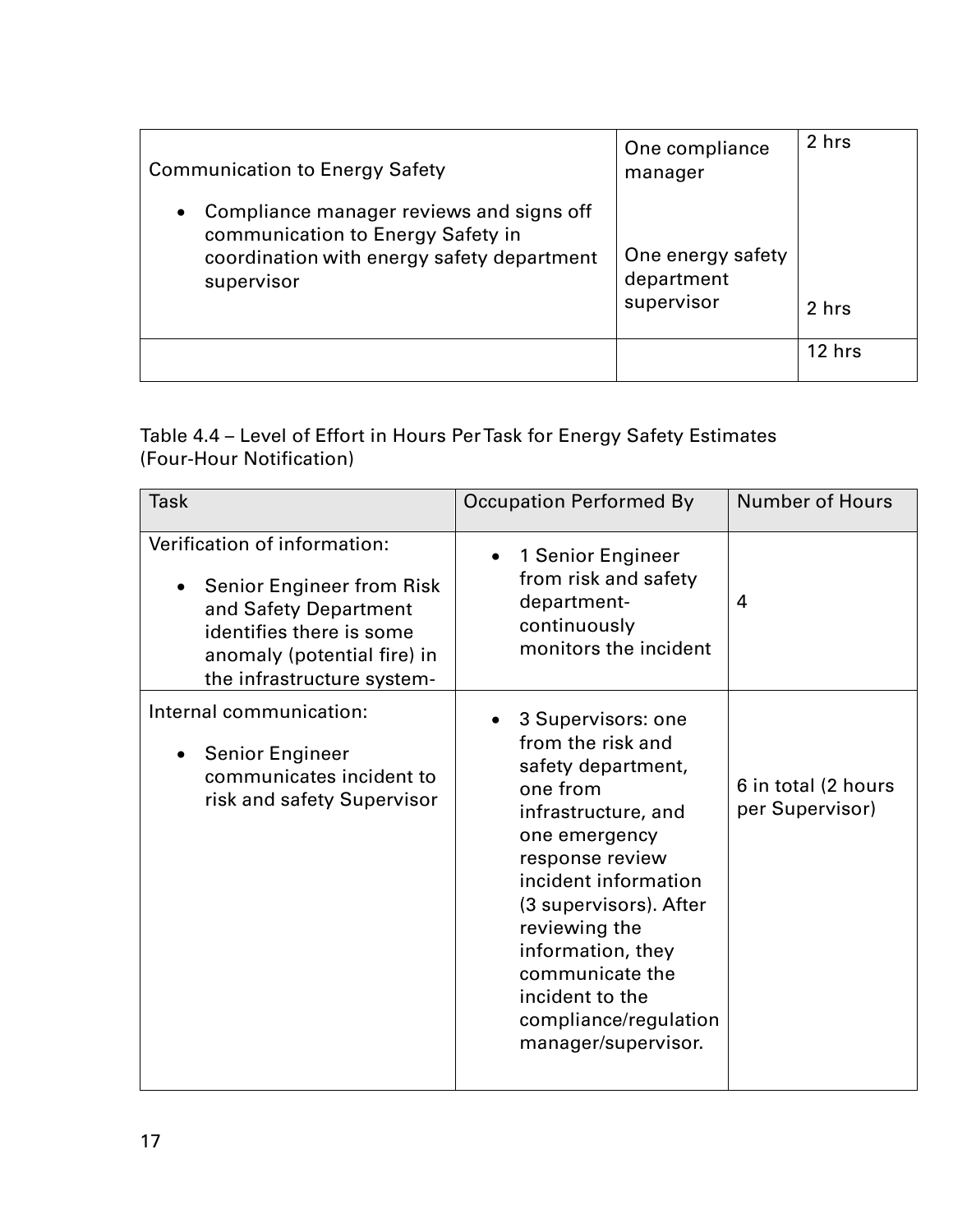| <b>Risk and safety Supervisor</b><br>coordinates with other<br><b>Supervisors departments</b><br>to flag out that a there is<br>potential fire on<br>infrastructure<br><b>Communication to Energy Safety</b> | 3 Senior Engineers:<br>$\bullet$<br>one from the risk and<br>safety department,<br>one from<br>infrastructure, and<br>one emergency<br>response review<br>incident information<br>Compliance manager<br>$\bullet$ | 8 in total (2.5<br>hours per senior<br>engineer)<br>2 hours |
|--------------------------------------------------------------------------------------------------------------------------------------------------------------------------------------------------------------|-------------------------------------------------------------------------------------------------------------------------------------------------------------------------------------------------------------------|-------------------------------------------------------------|
|                                                                                                                                                                                                              | signs-off                                                                                                                                                                                                         |                                                             |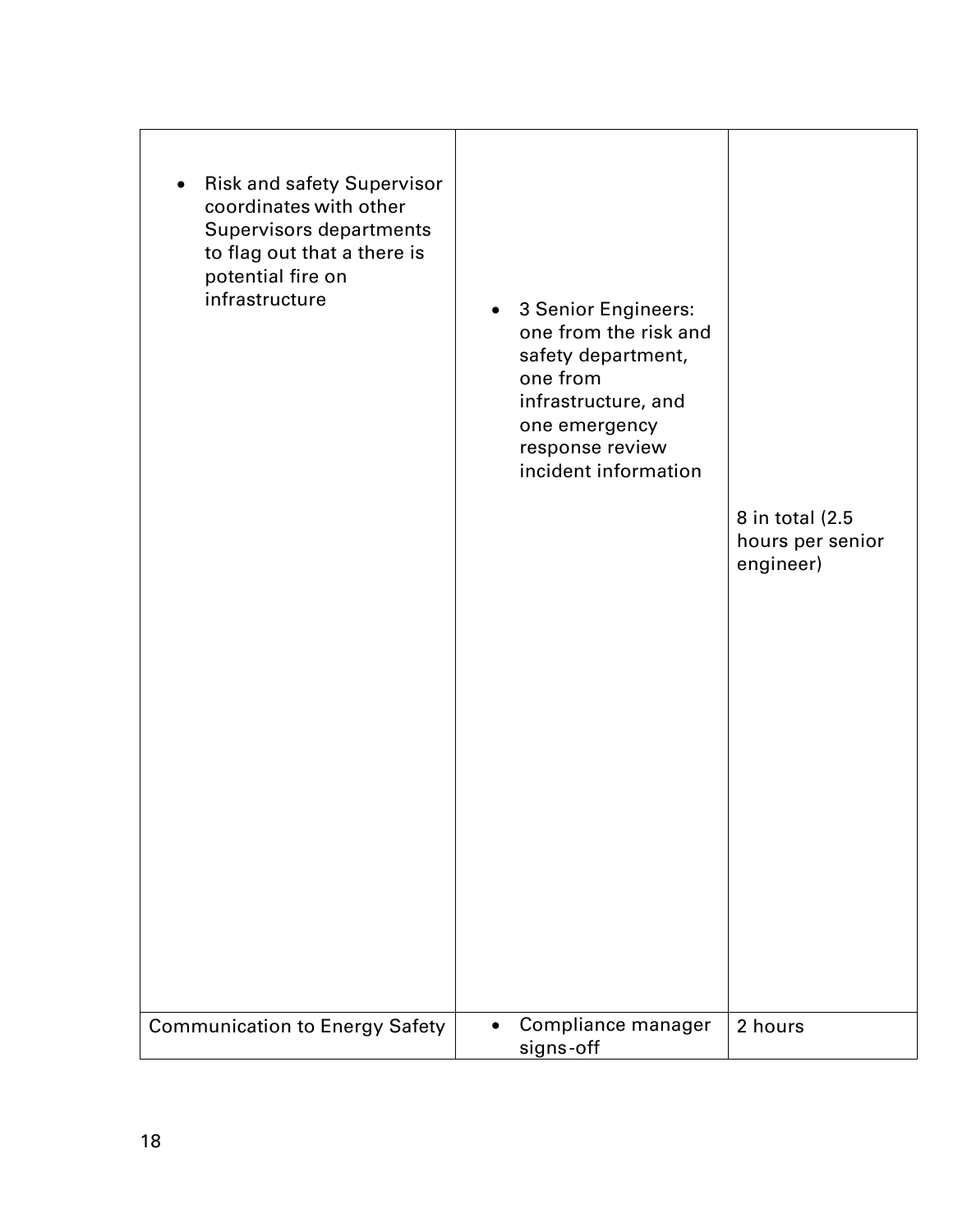| Compliance manager<br>reviews information and<br>coordinates internally with<br>risk and safety department<br>and emergency response<br>supervisors | communication to<br><b>Energy Safety</b>                                    |                                                  |
|-----------------------------------------------------------------------------------------------------------------------------------------------------|-----------------------------------------------------------------------------|--------------------------------------------------|
| Compliance manager<br>signs off communication<br>to Energy Safety                                                                                   | 2 Supervisors (Risk)<br>and safety<br>department and<br>emergency response) | 4 hours in total (2)<br>hours per<br>Supervisor) |

It was assumed that the requirement for notifying Energy Safety within a four-hour time frame is more likely to involve senior managers (individuals with several years of experience and with the authority to signoff documents on behalf of the company) given the likelihood that the fire incident is associated with the utility's infrastructure increases.

Table 4.5 below shows the total hours per occupation given the assumed tasks above.

Table 4.5 – Level of Effort in Hours per Notification Requirement – Total Per **Occupation** 

|                                     | Notification      | Notification |
|-------------------------------------|-------------------|--------------|
|                                     | 1 Business<br>Day | 4-hour       |
| Supervisor/Management<br>Occupation | 8                 |              |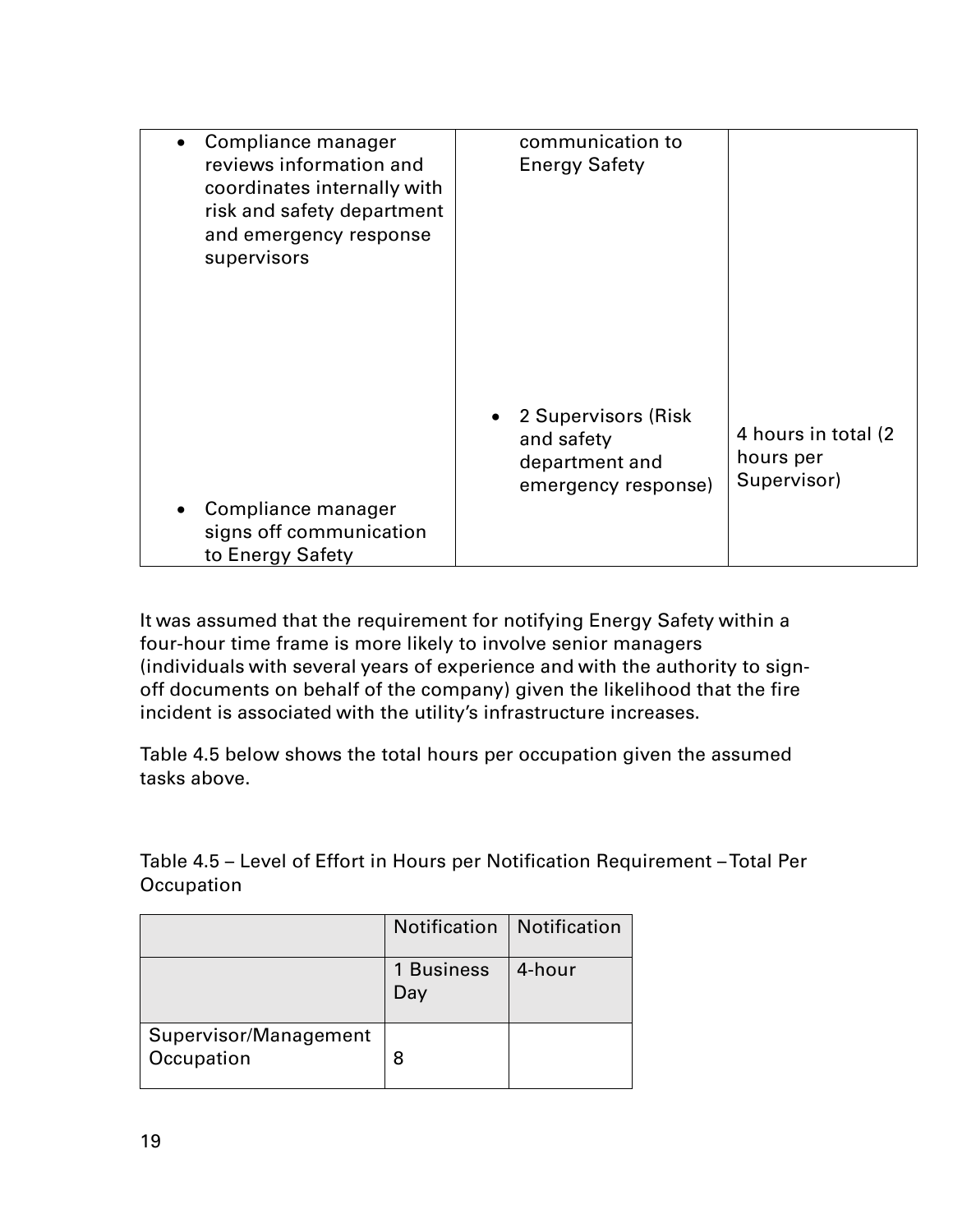|                    |    | 12 |
|--------------------|----|----|
| Engineering        |    | 12 |
| <b>Total hours</b> | 12 | 24 |

More information regarding potential costs and benefits of the Proposed Regulation is provided in an attachment to the Economic and Fiscal Impact Statement (STD 399).

Section 29302 Investigations, Notices of Defects and Violations and Referral to the Commission.

**(a)** The Office may investigate the following:

**(1)** Whether an approved Wildfire Mitigation Plan was followed;

 **(2)** Whether failure to follow the Wildfire Mitigation Plan contributed to an ignition;

 **(3)** Whether the regulated entity is noncompliant with its duties and responsibilities or has otherwise committed violations of any laws, regulations, or guidelines within the authority of the Office; and

 **(4)** Other related investigations within the authority of the Office, as requested by the Director.

**(b)** Based on the findings of any investigation, the Office may issue any of the following:

 **(1)** Notice of defect, identifying a deficiency, error, or condition increasing the risk of ignition posed by electrical lines and equipment requiring correction; or

 **(2)** Notice of violation, identifying non-compliance with an approved Wildfire Mitigation Plan or any law, regulation, or guideline within the authority of the Office.

Section 29302 of the Proposed Regulation establishes the scope for Energy Safety investigations and provide definitions for notice of defect and notice of violation. Energy Safety does not anticipate increased cost impacts for businesses or individuals as a result of section 29302.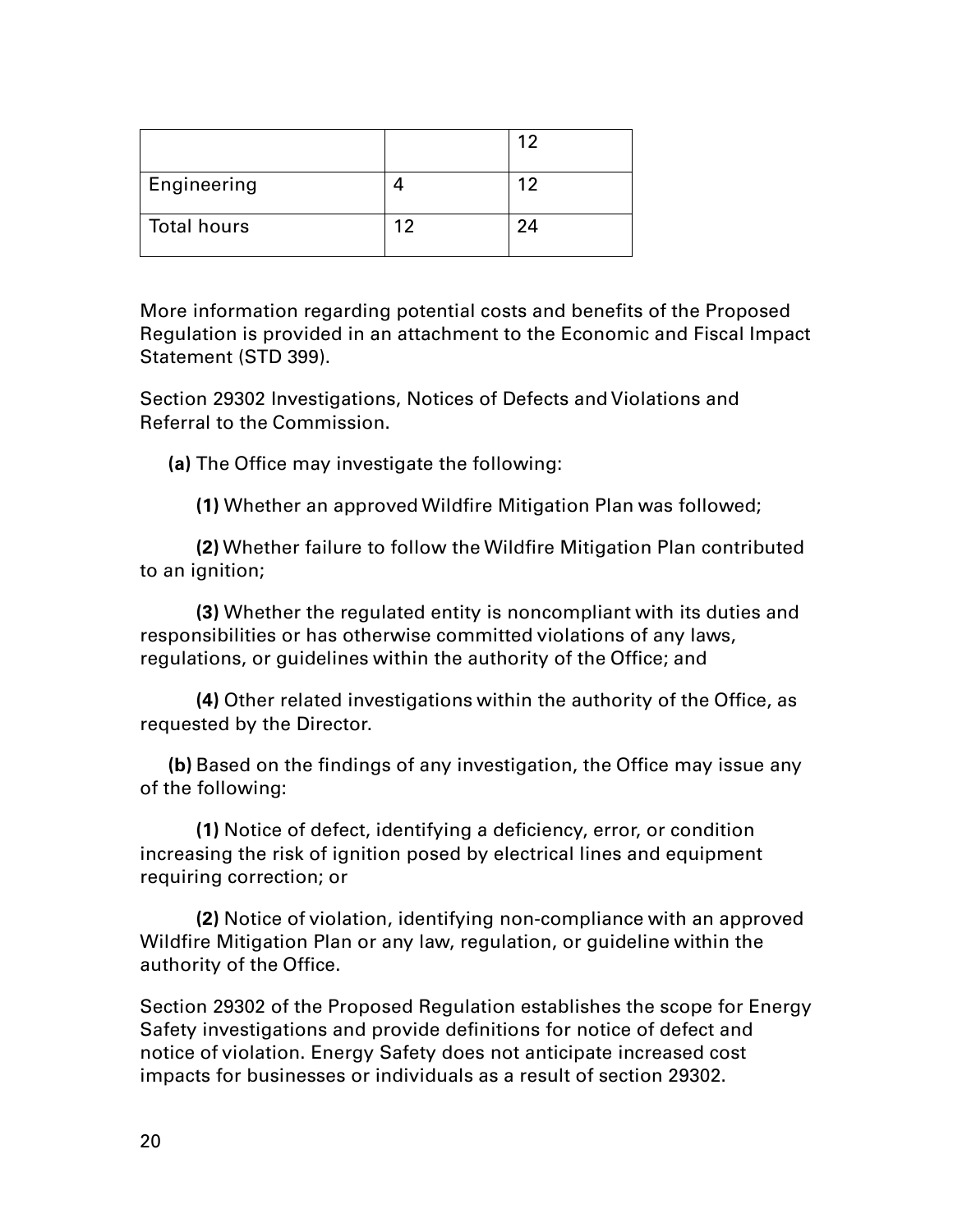Creation or Elimination of Jobs Within California

Section 29300 will not result in the creation or elimination of jobs within the State of California. The notification only affects eight (8) regulated entities. The number of notifications generated by each utility is unlikely to be sufficient enough to generate jobs.

Energy Safety does not anticipate that Section 29302 will result in the creation or elimination of jobs within California.

Creation of New Business, Elimination of Existing Business, or the Expansion of Business in California

Energy Safety does not anticipate that any business in California will be created, eliminated, or expanded because of any financial impact of the Proposed Rulemaking for both Section 29300 and Section 29302.

#### **Benefits to Health and Welfare, Worker Safety, and the Environment**

The primary goal of the Proposed Regulation is to ensure better wildfire safety with respect to regulated entities by ensuring better compliance through clearer parameters for data submission, investigation scope, and notice definitions. By providing clear directives to regulated entities, Energy Safety sets in motion its process to ensure regulated entities complies with applicable law, regulations, and guidelines. This will reduce future chances of wildfires from regulated entities' infrastructure, and provide a safer and healthier environment to California residents and wildlife with fewer wildfires. Less wildfires will also benefit California workers, consumers, employers, and the environment.

## **Consideration of Reasonable Alternatives**

The Proposed Regulation provide clarity to notification requirements and investigation scope, and defines notice of defect and notice of violation as part of its efforts to ensure compliance with applicable law, regulations, and guidelines to promote wildfire safety with regulated entities.

Government Code section 11346.2, subdivision (b)(4) requires Energy Safety to consider and evaluate reasonable alternatives to the proposed regulatory action and provide reasons for rejecting those alternatives. This section discusses alternatives evaluated and provides reasons why these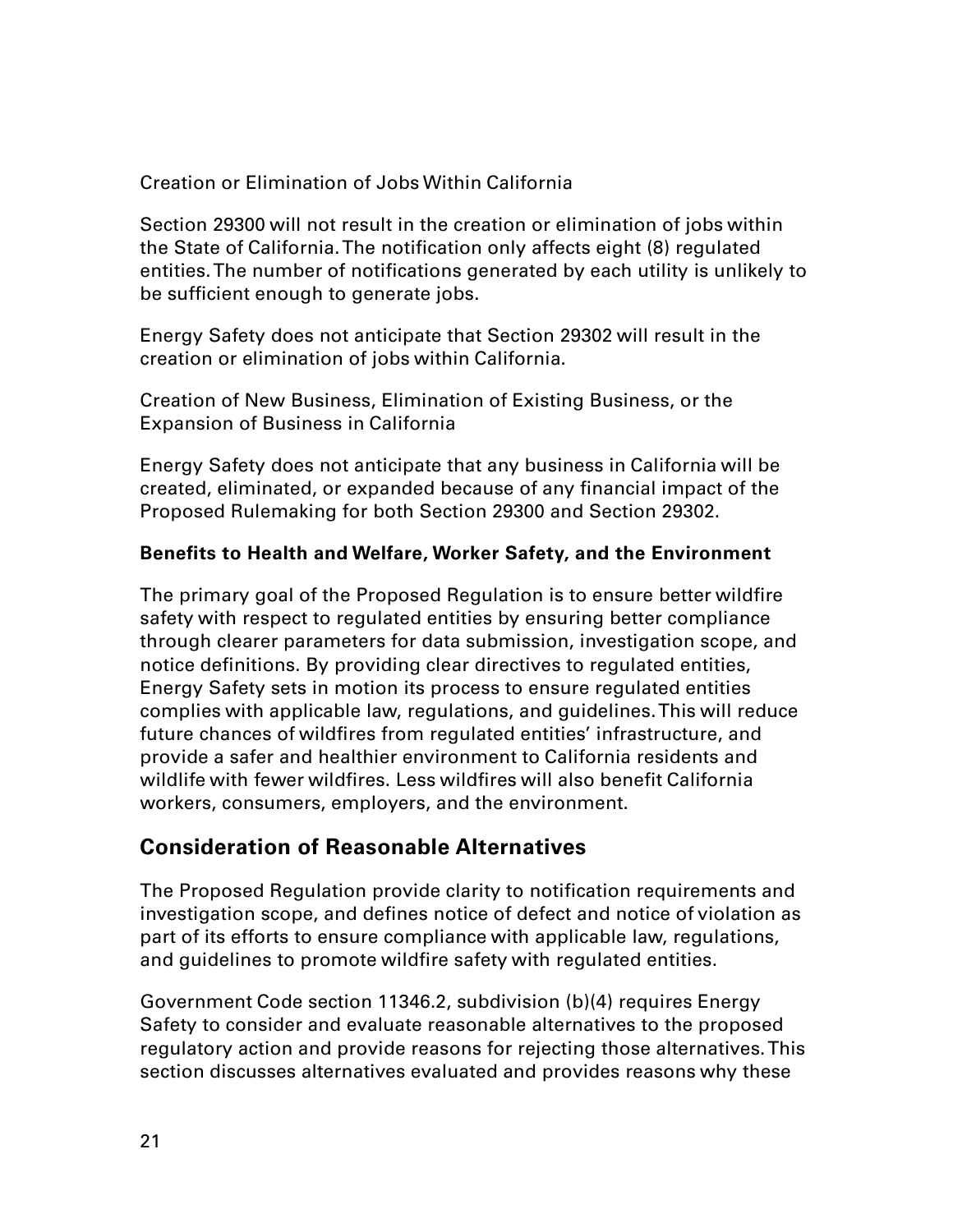alternatives were not included in the proposal. As explained below, no alternative proposed was found to be less burdensome or less costly and equally effective in achieving the purposes of the regulation in a manner that ensures full compliance with the authorizing law. Energy Safety has not identified reasonable alternatives that would lessen any adverse impact on small businesses because the Proposed Regulation will affect the aforementioned eight (8) regulated entities.

Section 29300(a), (c) and (d)

**Alternative 1 (Proposed Regulation Section 29300(a), (c), (d)):** requires a regulated entity to notify Energy Safety within one business day after the regulated entity knows, or has reason to know, with respect to a fire requiring a response from a fire suppression agency, when: (1) A fault, outage, or other anomaly has occurred on infrastructure that it owns or operates within six hours of the start of the fire; and (2) The infrastructure with the fault, outage, or anomaly is within one mile of either the origin of the fire or perimeter of the fire at the time of the notification, whichever is known and closest.

Defines "anomaly" to mean an unplanned condition outside of normal operating parameters of a power grid that does not result in a fault or an outage. Defines "start of the fire" to mean when a regulated entity knows, or has reason to know, of the fire.

This is the chosen alternative, because it is the only alternative effective in achieving the purpose of the regulation.

**Alternative 2:** requires a regulated entity to notify Energy Safety, with respect to a fire requiring a response from a fire suppression agency, when a fault, outage, or other anomaly has occurred on its infrastructure.

**Alternative 3:** no regulation.

**Consideration of Alternatives**: The authorizing statutes allow Energy Safety to request information and data, including monitoring, verification of every regulated entity and any business that is a subsidiary or affiliate of a regulated entity with respect to or that may influence any matter concerning wildfire safety.

If Alternative 2 was chosen, Energy Safety would,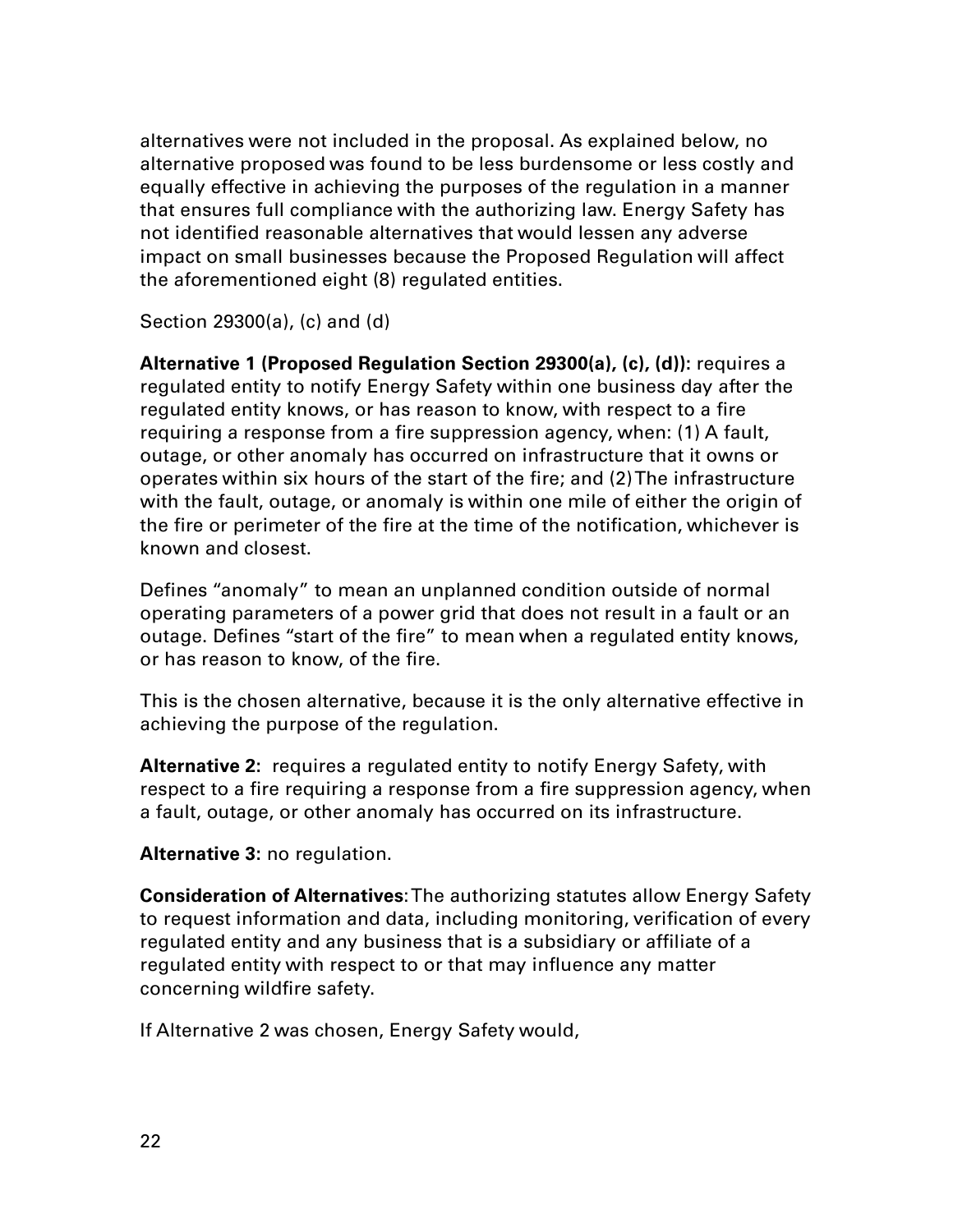- Receive untimely data because there is no requirement on when a regulated entity needs to provide such data. While Alternative 2 is less burdensome for the regulated entities in terms of having no timeframe, untimely data provided long after a fault, outage, or anomaly has occurred, or after a fire is over, would deprive Energy Safety of the opportunity to look into other issues, or request additional data from a regulated entity in real time. This missed opportunity may result in less efficient compliance enforcement and slow down Energy Safety's mission to advance long-term utility wildfire safety by developing data-driven, comprehensive utility wildfire mitigation evaluation and compliance criteria.
- Receive an overwhelming amount of data due to ambiguity with what "anomaly" entails and no limit to the scope of requested data. This approach would bury the data Energy Safety needs in a voluminous response, and be less effective in terms of allowing Energy Safety to find and study data that would assist with its evaluation of the types of events that Wildfire Mitigation Plans are intended to prevent.

If Alternative 3 was chosen, Energy Safety would not receive data to assist with its evaluation of the types of events that Wildfire Mitigation Plans are intended to prevent. While Alternative 3 is less burdensome and less costly, Energy Safety would not be able to advance its mission to promote wildfire safety.

Therefore, to adequately promote wildfire safety and protect California's people and environment from deadly wildfires, Energy Safety chose Alternative 1 that balances its need for the data, the purpose of the data, and timeliness.

#### Section 29300(b)

**Alternative 1 (Proposed Regulation section 29300(b)):** requires a regulated entity to notify Energy Safety within four-hours after it knows, or has reason to know, that either (1) infrastructure owned or operated by the regulated entity might have started a fire requiring a response from a fire suppression agency, or (2) a government entity is investigating whether infrastructure owned or operated by the regulated entity caused a fire.

This is the chosen alternative, because it is the only alternative effective in achieving the purpose of the regulation.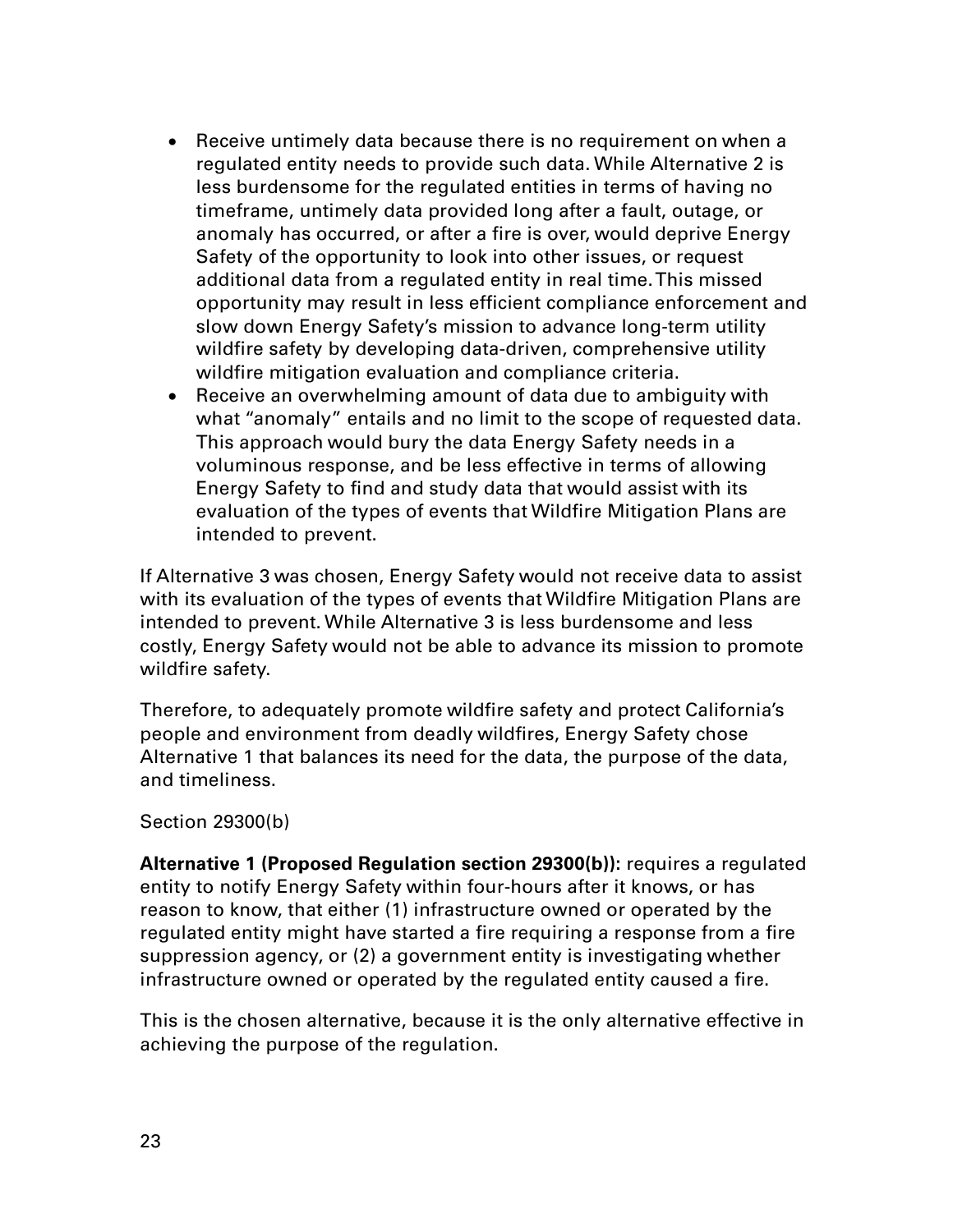**Alternative 2:** requires a regulated entity to notify Energy Safety when (1) infrastructure owned or operated by the regulated entity might have started a fire requiring a response from a fire suppression agency, or (2) a government entity is investigating whether infrastructure owned or operated by the regulated entity caused a fire.

**Alternative 3:** no regulation.

**Consideration of alternatives:** The authorizing statutes allow Energy Safety to request information and data, including monitoring, verification of every regulated entity and any business that is a subsidiary or affiliate of a regulated entity with respect to or that may influence any matter concerning wildfire safety.

If Alternative 2 was chosen, Energy Safety would receive untimely data because there is no requirement on when a regulated entity needs to provide such data. While Alternative 2 is less burdensome in terms of having no timeframe, untimely data provided long after a fault, outage, or anomaly has occurred, or after a fire is over, would deprive Energy Safety of the opportunity to look into other issues, or request additional data from a regulated entity in real time. This missed opportunity may result in less efficient compliance enforcement and slow down Energy Safety's mission to advance long-term utility wildfire safety by developing datadriven, comprehensive utility wildfire mitigation evaluation and compliance criteria.

If Alternative 3 was chosen, Energy Safety would not receive data to assist with its evaluation of the types of events that Wildfire Mitigation Plans are intended to prevent. While Alternative 3 is less burdensome and less costly, Energy Safety would not be able to advance its mission to promote wildfire safety.

Therefore, to adequately promote wildfire safety and protect California's people and environment from deadly wildfires, Energy Safety chose Alternative 1 that balances its need for the data, the purpose of the data, and timeliness.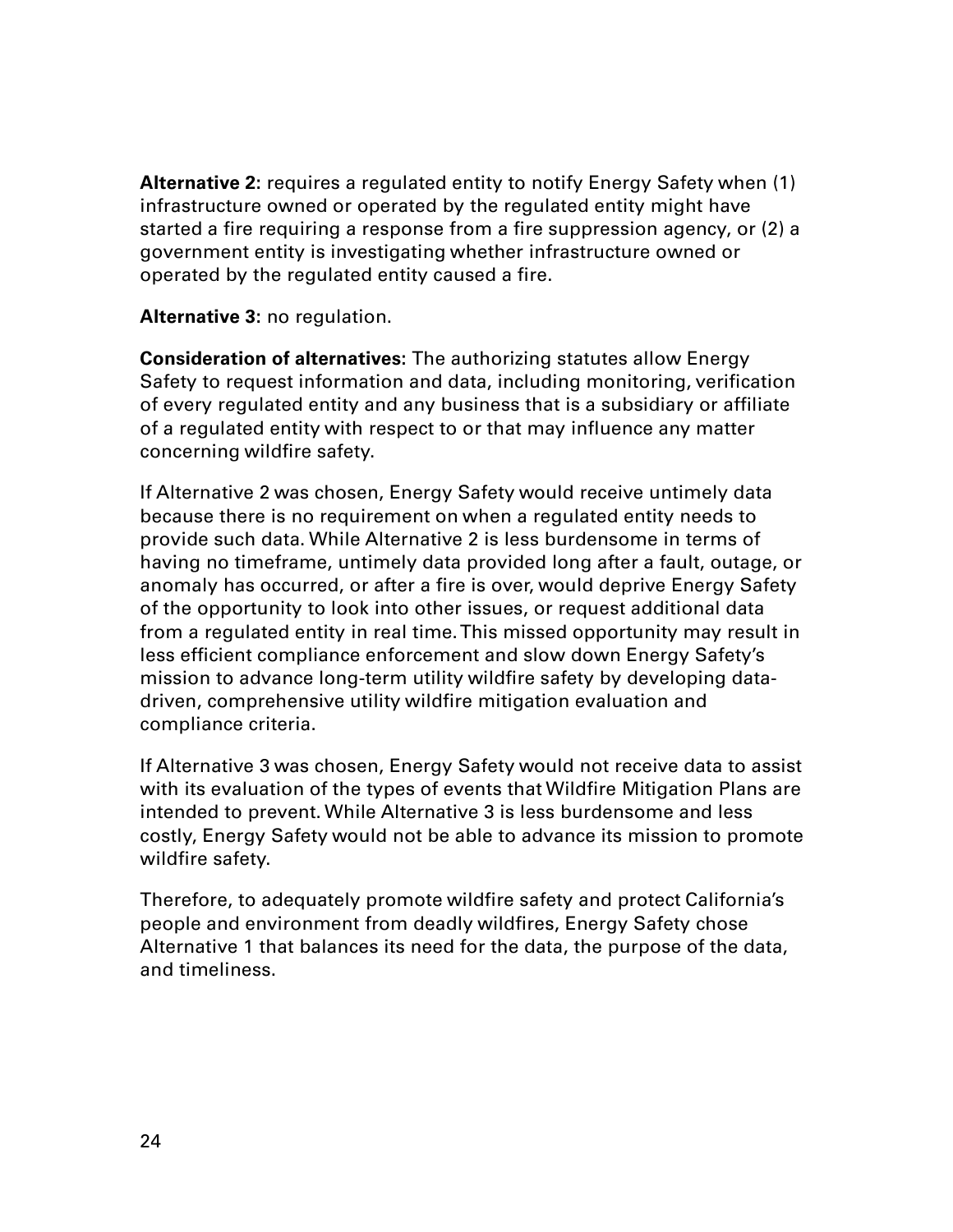**Alternative 1 (Proposed Regulation section 29302(a)):** Energy Safety may investigate, (1) whether an approved Wildfire Mitigation Plan was followed; (2) whether failure to follow the Wildfire Mitigation Plan contributed to an ignition; (3) whether the regulated entity is noncompliant with its duties and responsibilities or has otherwise committed violations of any laws, regulations, or guidelines within the authority of Energy Safety; and (4) other related investigations within the authority of Energy Safety, as requested by the Director.

This is the chosen alternative, because it is the only alternative effective in achieving the purpose of the regulation.

**Alternative 2:** Energy Safety may investigate work related to wildfire mitigation or Wildfire Mitigation Plan.

**Alternative 3:** no regulation.

If Alternative 2 or Alternative 3 was chosen, there would be ambiguity in what Energy Safety will investigate. A lack of clarity in the scope of investigation will cause confusion among the regulated entity and dispute will arise during Energy Safety's investigations as to the appropriateness of the topic of investigation. For Alternative 2, if chosen, there is also an additional problem of unnecessarily limiting Energy Safety's scope of investigation and allowing for missed opportunities in compliance enforce. Choosing either Alternative 2 or Alternative 3 will slow down the compliance enforcement process, or cause delay and limit approaches in Energy Safety's mission to promote wildfire safety and protect California's people and environment from deadly wildfires that may result from regulated entities' infrastructure.

Therefore, Energy Safety chose Alternative 1 to further its mission as provided in its authorizing statutes.

Section 29302(b)

**Alternative 1 (Proposed Regulation section 29302(b)):** Based on the findings of any investigation, Energy Safety may issue any of the following: (1) Notice of defect, identifying a deficiency, error, or condition increasing the risk of ignition posed by electrical lines and equipment